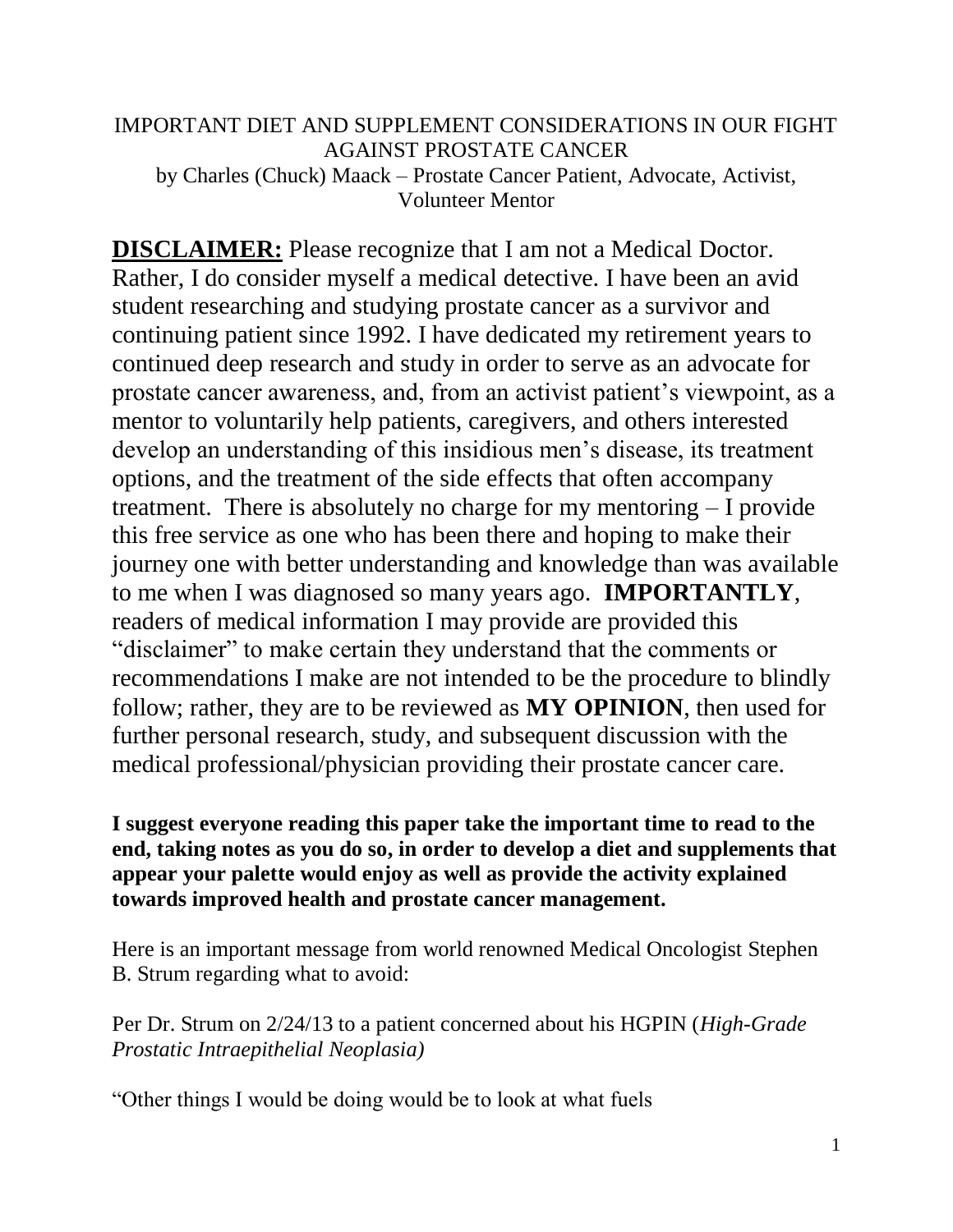prostate cancer and to make changes in your lifestyle and diet and medications that would be in favor of preventing PC from growing and possibly from evolving from HGPIN.

Here's my list:

Cancer Fuels 1. Glutamine 2. High glycemic carbohydrates 3. LDL 4. Omega 6 fatty acids 5. Arginine, Copper 6. Glutamates, aspartates, cysteine 7. pro-inflammatory cytokines 8. bone-derived growth factors (BDGF) 9. Hypoxia 10. Hypercoagulability

Also important to make known to anyone considering "what supplements should I take" to read the message top Medical Oncologist Charles E. "Snuffy" Myers has to say in this regard:

Dr. Myers regarding effects of some supplements….

"I would like to give you some examples.

Vitamin D is key to health and an adequate level appears to lower the risk of colon, breast, and prostate cancer. Yet, on the other hand, too much vitamin D can be quite lethal.

Resveratrol appears

to also be very powerful and safe over a wide range of doses, yet it can interact with the blood thinner, Coumadin, to make the blood so thin that serious bleeding can occur. On the other hand, resveratrol alone does not cause bleeding. As a result, Coumadin doses must be reduced if resveratrol is added.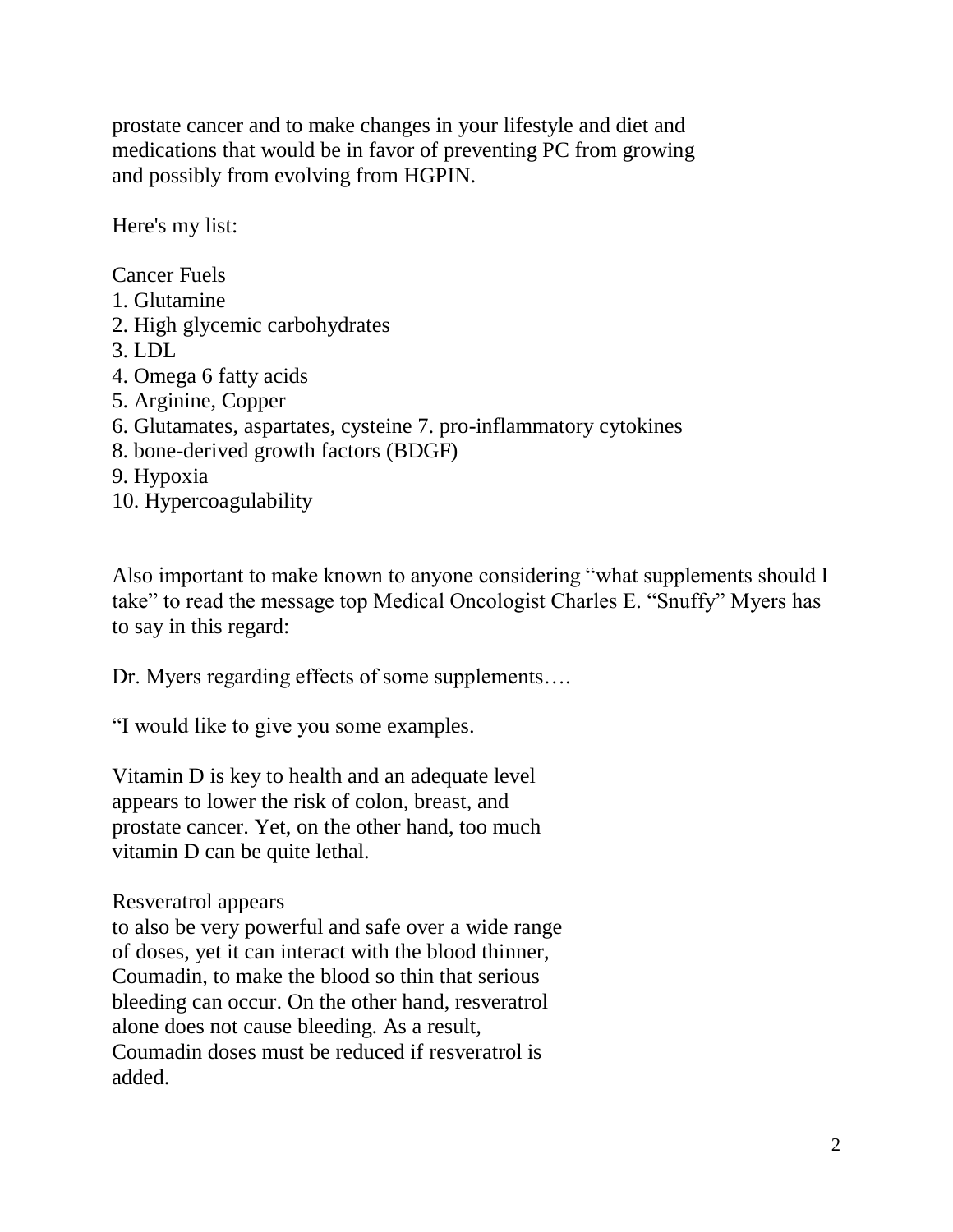Resveratrol can also interact with Zytiga to increase the Zytiga blood levels to a dangerous degree.

St. John's Wort appears to be an effective and safe mild antidepressant, yet it acts to destroy many important prescription drugs, including those used in kidney transplantation and many drugs to treat prostate cancer.

I hope you now understand why I cannot give you a simple list of supplements that all men with prostate cancer should take."

Therefore, readers, take the important time to check on any supplements you intend to purchase. Determine if they will have an effect on other supplements or medications you are prescribed. Determine the actual safe dose levels to take.

I recently came upon a couple papers that indicate that supplements will provide no help in controlling existing prostate cancer. I feel it necessary to provide this information prior to your reading a list of supplements that have been recommended by physicians so that you, the reader, can make your own decision.

# **Supplements: Do They Have Any Effect on Prostate Cancer?**

It appears from the following papers supplements do not have any effect on existing cancer. The importance to one's general health is more in proper nutrition and life-style that includes vegetables, grains, fish, fruit, watching calories, and exercising regularly. Though even this regimen will have no effect on cancer control, it has been studied and confirmed that it can reduce the risk of cardiovascular disease.

<http://emedicine.medscape.com/article/453191-overview>

<http://emedicine.medscape.com/article/453191-overview#aw2aab6b3>

Please read and make your own decision if purchasing supplements are in your best interest.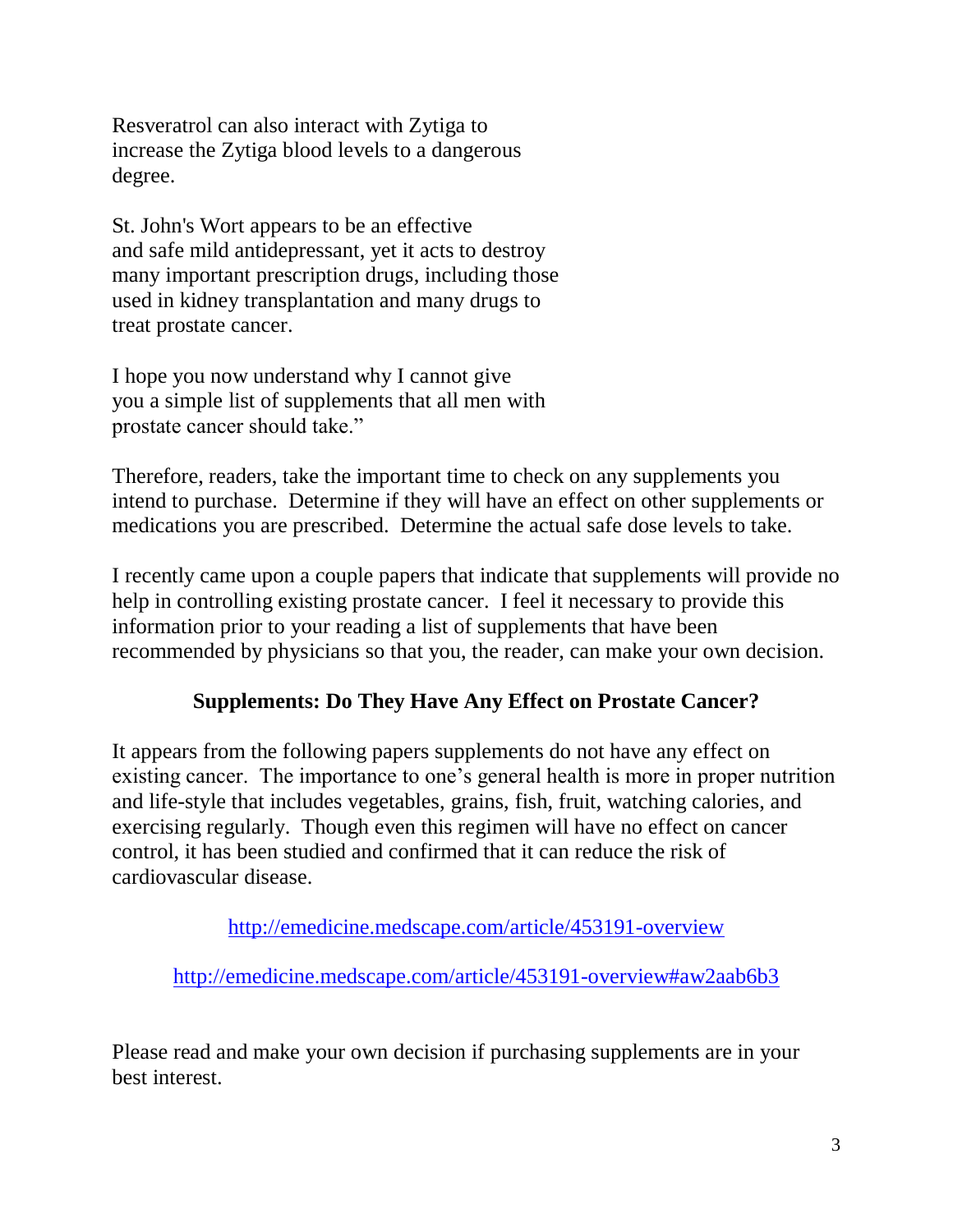Regarding Diet and Supplements:

Among the things learned from national/international conferences on Prostate Cancer, reliable information found on internet medical websites, and information saved to files from Stephen B. Strum, M.D., FACP, as well as the review of a paper from a January 2006 Man-to-Man meeting describing recommendations by Charles "Snuffy" Myers, M.D., both renown and highly respected Medical Oncologists who specialize in Prostate Cancer research and treatment:

# **DIET:**

A "Mediterranean Diet" (Italian, Greek, Lebanese, Moroccan, Egyptian) is strongly recommended for all PC patients. No red meat, no dairy products (milk, egg yolk, cheese, etc.). Increase fish intake (decreases metastasis and PC recurrence), vegetables, tomatoes, olive oil (see URL below), almonds, pistachios, hazelnuts (monounsaturated fats). Increasing intake of monounsaturated fats causes progressive drop in PC. If your preference for fish oil is from supplements, then one should try to obtain "Nordic Naturals" on the internet [www.nordicnaturals.com](http://www.nordicnaturals.com/) since, according to both Myers and Strum, it is important to have quality and this product provides that assurance.

Nordic Naturals is somewhat expensive with a one month container with combination ingredients of just over 1,000mg costing around \$30.00. On days that one of his choice fish products, King Oscar sardines, is consumed, Dr. Myers skips his Omega-3 supplement (Read more on Omega-3 below). Both see no reasonable reason to be consuming flaxseed in any form as a PC supplement.

Review [http://www.mdlinx.com/urology/medical-news-article/2015/05/27/dairy](http://www.mdlinx.com/urology/medical-news-article/2015/05/27/dairy-products-prostate-cancer-all-cause/6147406/)[products-prostate-cancer-all-cause/6147406/](http://www.mdlinx.com/urology/medical-news-article/2015/05/27/dairy-products-prostate-cancer-all-cause/6147406/) or<http://tinyurl.com/pzqfj2l> then draw your own conclusions as to paying attention to the numerous recommendations to avoid dairy and meat products to enhance longevity.

Scientists in China and the USA have teamed up to make an antiprostate cancer drug from an active ingredient in cruciferous vegetables:

CRUCIFEROUS VEGGIES INTO ANTI-PROSTATE CANCER DRUG Indole-3-carbinol ... a well known product of the breakdown of a compound found in cruciferous vegetables ... is considered a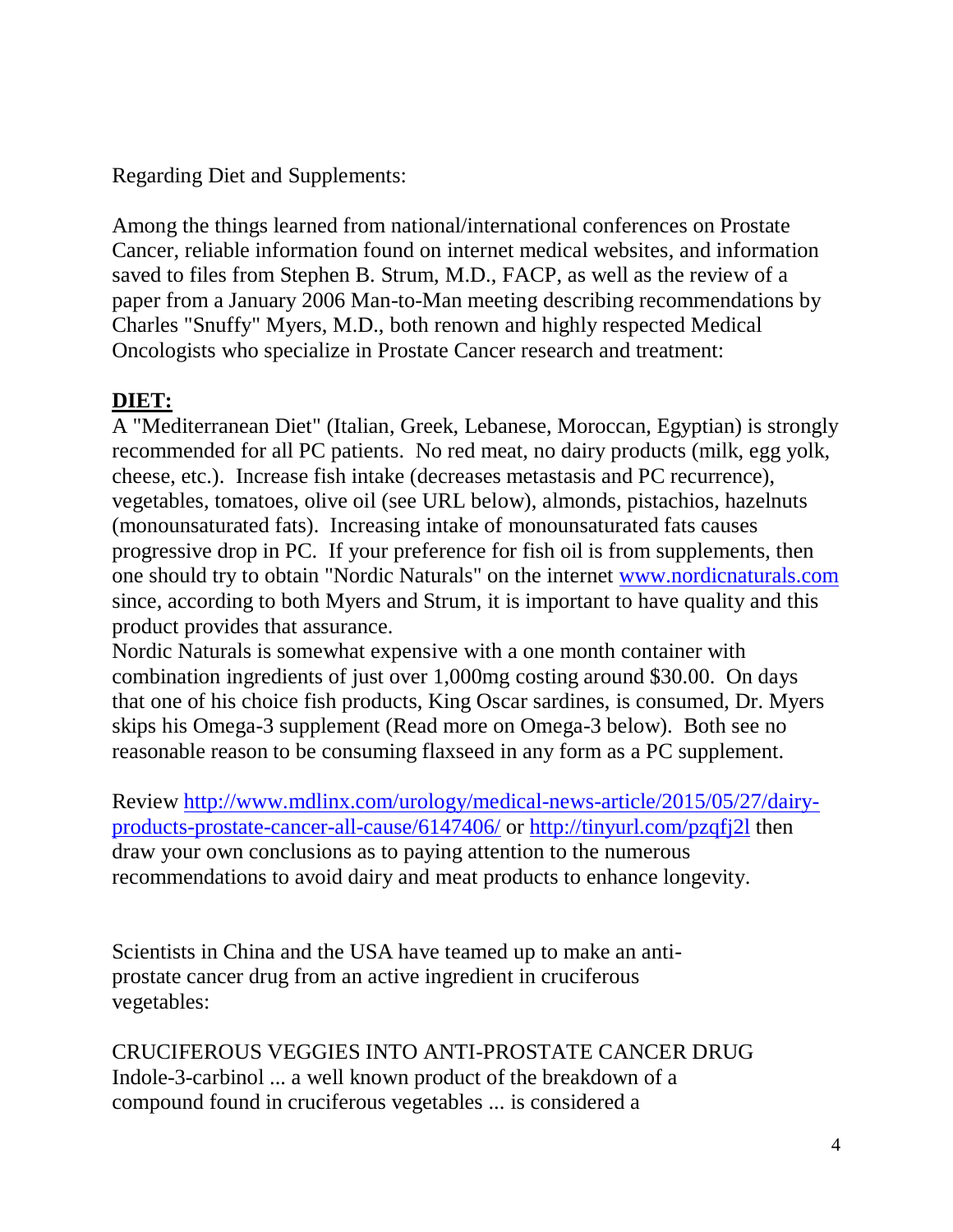"promising chemopreventive agent which has shown efficacy against tumors in various tests on animals," the researchers say. However, indole-3-carbinol breaks down rapidly in the human digestive system and is too weak to have much impact on existing tumors.... To make indole-3-carbinol into a more potent antitumor agent with improved chemical stability, the scientists used it to make a chemical called OSU-A9 {[1-(4-chloro-3-nitrobenzenesulfonyl)-1H-indol-3-yl] methanol}, which is acid-proof. The new compound is 100 times more powerful than the original at causing cancer cells to die off by apoptosis (cell suicide).

## ANOTHER ARTICLE:

(Ivanhoe Newswire) -- An anti-cancer compound found in broccoli and cabbage works by blocking a key enzyme associated with rapidly advancing cancer.

The compound found in the veggies, indole-3-carbinol, is already in human clinical trials because of its ability to stop breast and prostate cancer growth in mice. The new findings are the first to explain how indole-3-carbinol stops cell growth.

Researchers at the University of California, Berkley, showed that indole-3-carbinol inhibits the enzyme elastase. Elastase at high levels has been linked to a poor prognosis, decreased response to chemotherapy, reduced response to endocrine treatment and a reduced survival rate in patients with breast cancer.

These new findings could lead to the development of an improved version of the chemical that could be used as a drug to work against breast and prostate cancer tumors.

"Humans have co-evolved with cruciferous vegetables like broccoli and Brussels sprouts, so this natural source had a lot fewer side effects," study coauthor Gary Firestone, UC Berkley professor of molecular and cell biology, was quoted as saying.

Indole-3-carbinol is only one of many plant-derived chemicals that Firestone is investigating in his laboratory as potential anti-cancer agents.

SOURCE: *Proceedings of the National Academy of Sciences*, published online Dec. 5, 2008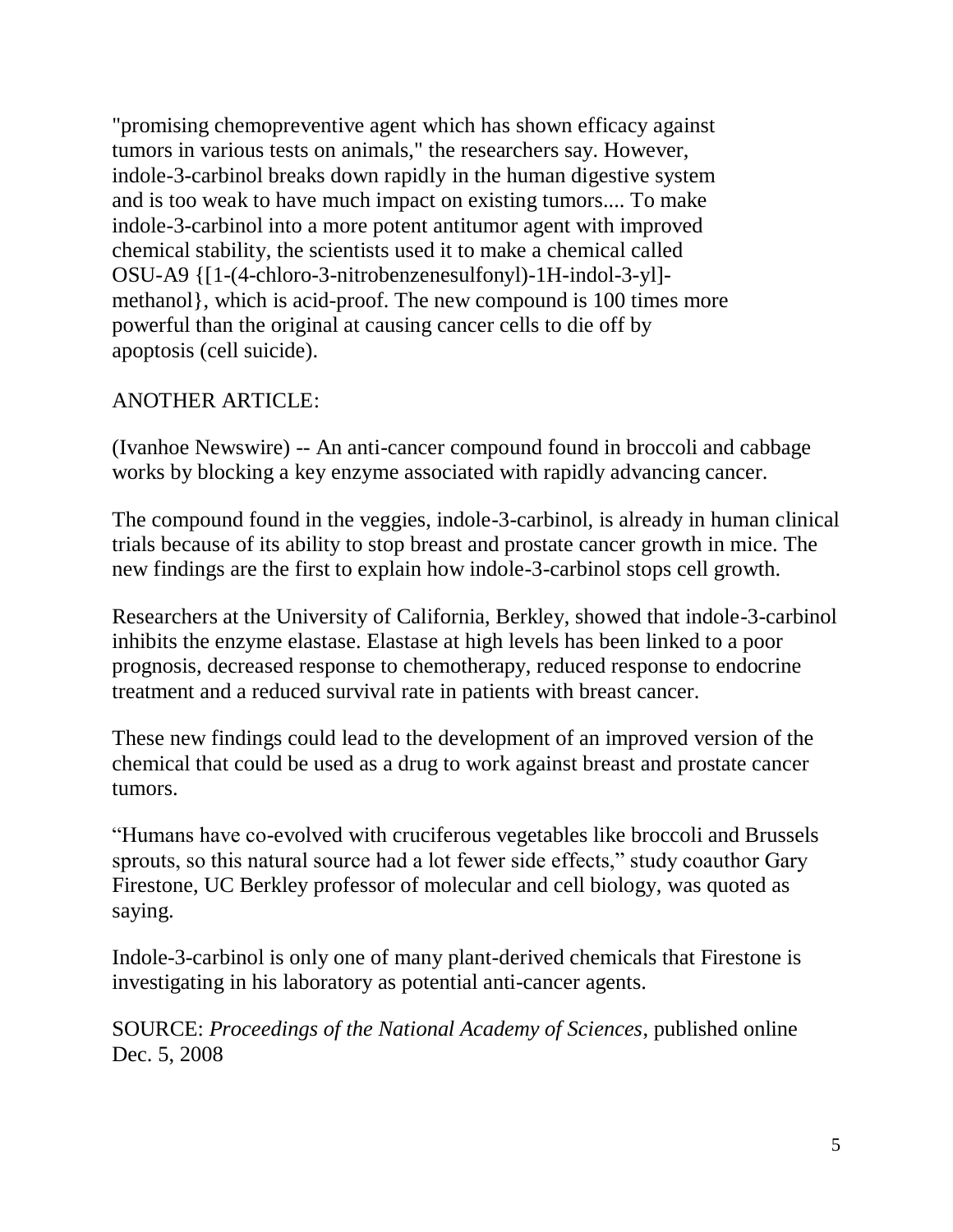### ASPARAGUS:

There has been an article making the rounds regarding Asparagus as having strong anti-cancer properties. That article is below and the "snopes" watchdog only remarks about the article as not being able to determine its validity, but that the properties of Asparagus certainly might have anti-cancer properties. Take a read and draw your own conclusions.

<http://www.snopes.com/food/ingredient/asparagus.asp>

Here is another supportive article regarding Asparagus:

<http://lifestyle.iloveindia.com/lounge/benefits-of-asparagus-1303.html>

Personally I like Asparagus, so I intend to add Asparagus to my eating pleasure and am considering purchasing and steaming fresh Asparagus when in season and puree it to save in the fridge and try the four tablespoons in the morning and four tablespoons in the evening. In off "fresh" season, I'll purchase canned and do the same. I figure "what the heck!?" Nothing to lose and maybe much to gain.

And I think it important that everyone take the time to review the following presentation regarding the importance of determining how to cause "antiangiogenesis" with the right foods to reduce cancer presence as well as to hopefully prevent cancer development in the first place:

<http://www.youtube.com/watch?v=B9bDZ5-zPtY>

This paper explains the importance of watermelon as an antioxidant:

Watermelon is the best fruit for men's health; here's why <http://tinyurl.com/ogjzq2o>

IMPORTANT CONSIDERATION IF EXPERIENCING BONE ISSUES OR TO STRENGTHEN BONE AS WELL AS TO INCLUDE IN YOUR VITAMIN INTAKE IMPORTANT VITAMINS FOR YOUR GENERAL HEALTH IS THE FOLLOWING: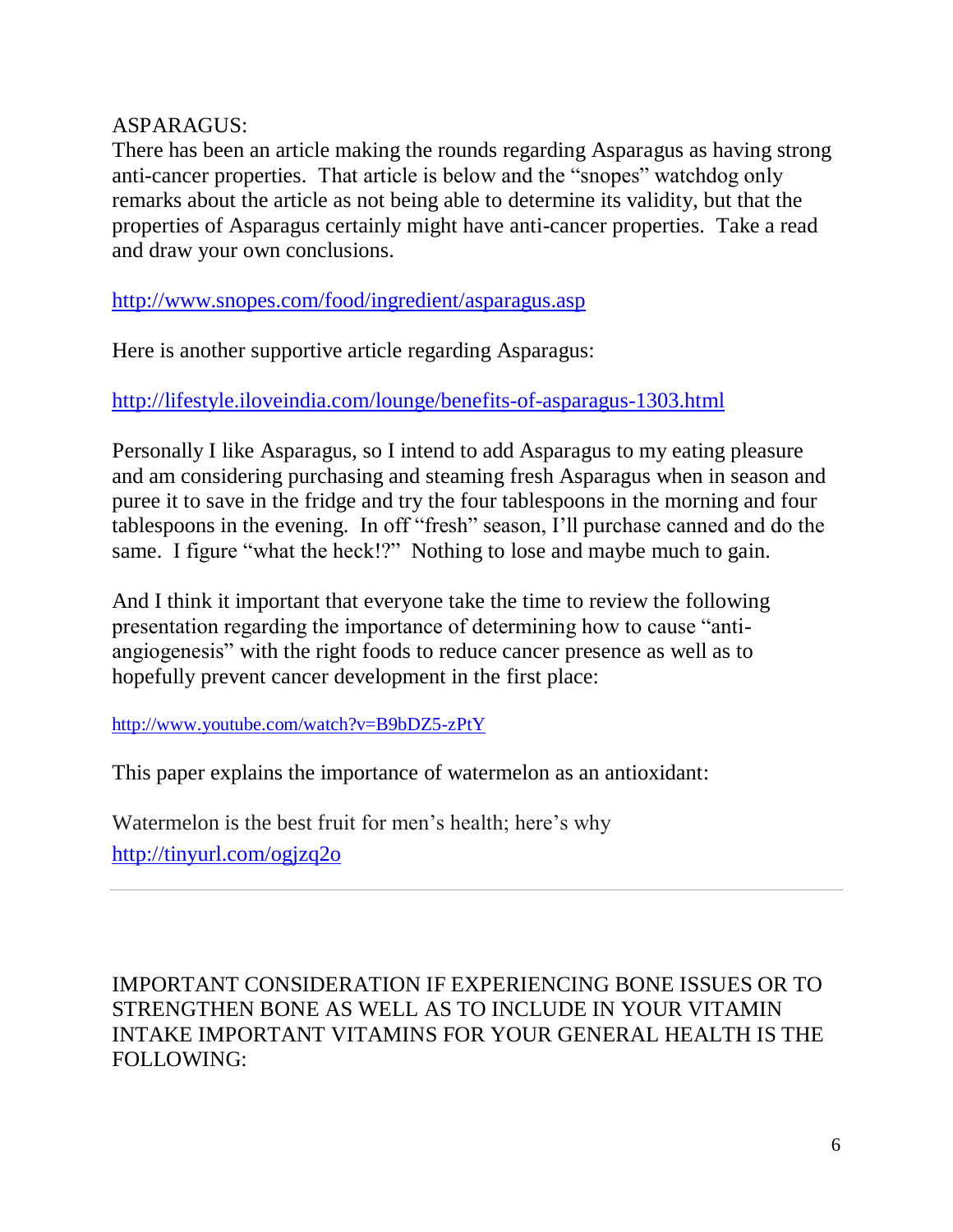**Medical Oncologist Stephen Strum, a specialist specifically in research and treatment of prostate cancer, determined a more promising supplement to deal with several PC/health issues, but particularly bone issues, that is available from Life Extension Foundation (LEF) – [www.lef.org](http://www.lef.org/) - known as "Dr. Strum's Intensive Bone Formula, 300 vegetarian capsules." (See: <http://tinyurl.com/87n69ru> then click on "Supplement Facts"). Ten capsules are taken daily, three in morning, three in afternoon, four in evening, and come 300 to a bottle – a thirty day supply. Important to read the "Caution" information. The ten capsules content provide most of the important supplements in appropriate doses to improve bone health and can replace the purchase of multiple supplements (Vitamin D3, Vitamin K2, Calcium, Magnesium, Zinc, Potassium, Cissus quadrangularis extract, Boron, and Silica – importance of each explained). Certainly worth consideration.** The potassium citrate alkalinizes your urine and helps promote bone formation. You need to monitor your serum potassium while on this supplement if you are on any drugs that cause potassium retention--discuss with your local MD. This could be considered an expensive formula at around \$50 per month, but when considering that it replaces separate purchases of the vitamins listed, that price is not as significant.)

### SOME CONSIDERATONS WHEN "DINING OUT:"

### **6 Best Picks and Skips at the Salad Bar**

Salad bars can be diet salvation or junk-food minefields. Here's how to get from one end to the other without detonating an explosion of bad fats, sodium, sugar, and refined carbs.

1. Go dark on greens: Build a vitamin- and fiber-packed foundation by starting with roughly 1 cup of spinach and romaine leaves (for more than half of your daily vitamin A and all of your vitamin K, plus some folate and vitamin C). Skip 'em: Lighter greens tend to offer less nutrition. Iceberg lettuce, for instance, delivers only about 7% of the A you need, some K, and not much else.

2. Go bright on veggies: Next, add about 1 cup of the most colorful crudités - think broccoli, carrots, cherry tomatoes, green and red bell peppers, beets. Ounce for ounce, vibrant veggies give you more fiber, minerals, vitamins, and disease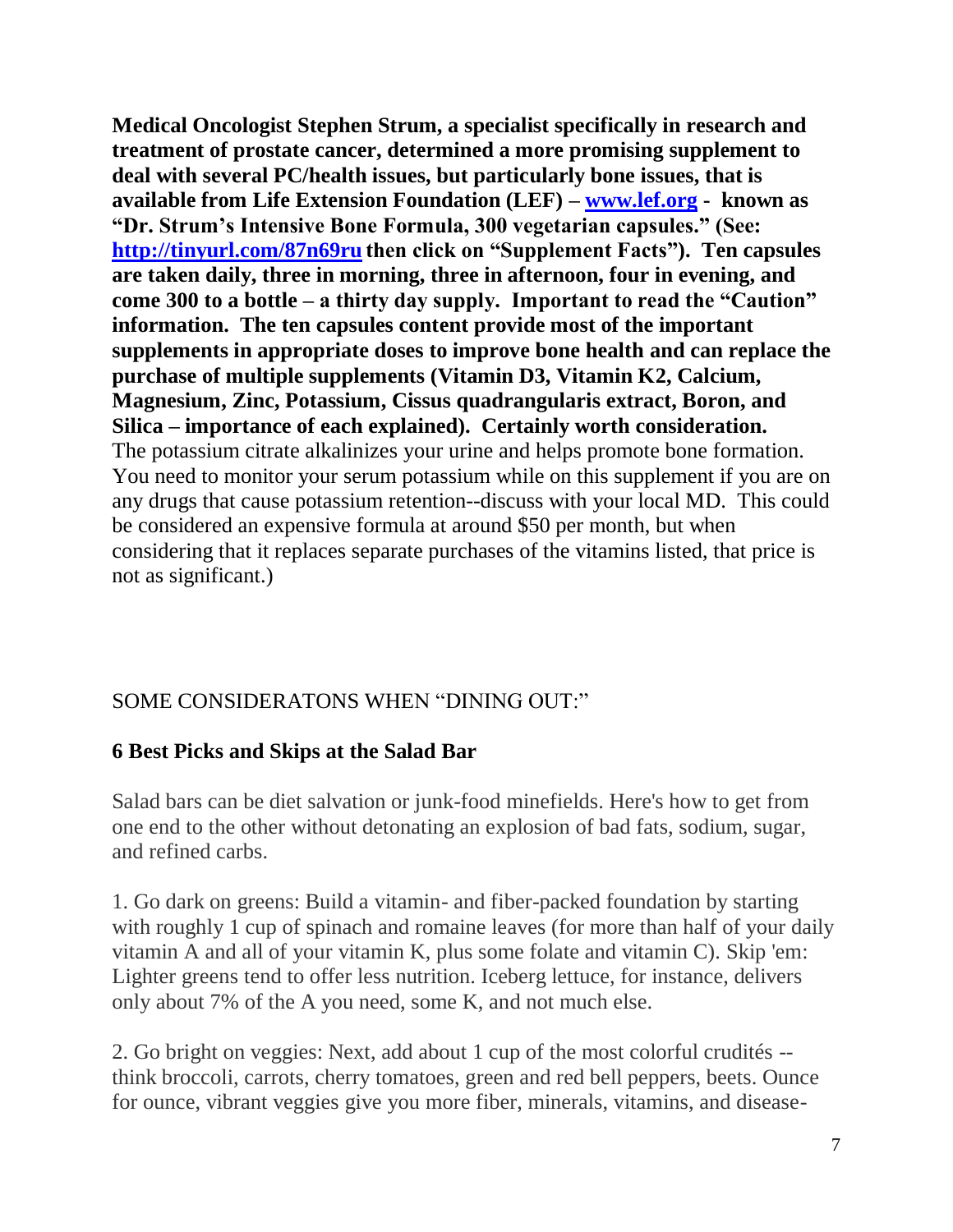fighting antioxidants than their paler companions, like celery and cucumbers. Skip 'em: Anything coated in mayo or an indefinable dressing, including carrot-andraisin mixes, coleslaw, and potato salad.

3. Choose lean proteins: Aim for about 1/2 cup of these. Chickpeas and kidney beans are nifty sources of fat-free protein (6 grams each). Sliced hard-boiled eggs (8 grams) are another smart choice, just limit the yolk to limit the fat. Skip 'em: Chicken, tuna, or crab salads -- they're usually made with high-fat mayo; threebean salad, which typically is afloat in a sea of oil; and cottage cheese, which is high in aging (read artery-clogging) saturated fat.

4. Sprinkle on extra flavor and crunch: Like cheese? Add 1 tablespoon of Parmesan (22 calories) to punch up the flavor, or 1 tablespoon of walnuts or sunflower seeds for some healthy crunch. Both have good-for-your-heart fats that help your body absorb the nutrients in all those veggies. Skip 'em: Cheddar cubes - - you'll quickly eat more than you need; croutons -- they may look harmless but at 100 calories per 1/4 cup, they're usually high-cal booby traps of refined carbs, sodium, and trans fats. Ditto for crunchy Asian noodles.

5. Dress for success: Now swirl on about 1 tablespoon of heart-healthy olive oil, a splash of vinegar, a grating of pepper, and toss, toss, toss. Ask any chef -- it's the secret to a perfect salad. Thorough tossing ensures that all the flavors and textures are evenly distributed and lets you use minimal dressing to maximum effect. Skip 'em: Walk right past those vats of ready-made salad dressings. Even the low-fat or fat-free versions are usually loaded with salt, sugar, and additives. And just 2 tablespoons of regular blue cheese or ranch have about 160 fat-packed calories.

6. Prefer a fruit salad? Easy. Go for whatever's fresh -- melons, berries, pineapple, kiwi -- and top with 1 to 2 tablespoons of chopped walnuts or sunflower seeds for a sprinkling of good fats and crunchy flavor. Then buy a small container of low- or no-fat yogurt or cottage cheese for creamy protein minus the saturated fat in dairy foods. Skip 'em: Syrupy canned peaches, apricots, pears, etc. They have far more calories and fewer nutrients than fresh fruit.

And the list goes on and on regarding the importance of diet and nutrition.

# **SUPPLEMENTS:**

Important among supplements has become **VITAMIN D3** Cholecalciferol. 95% of men have been found to be deficient in this Vitamin, particularly those over age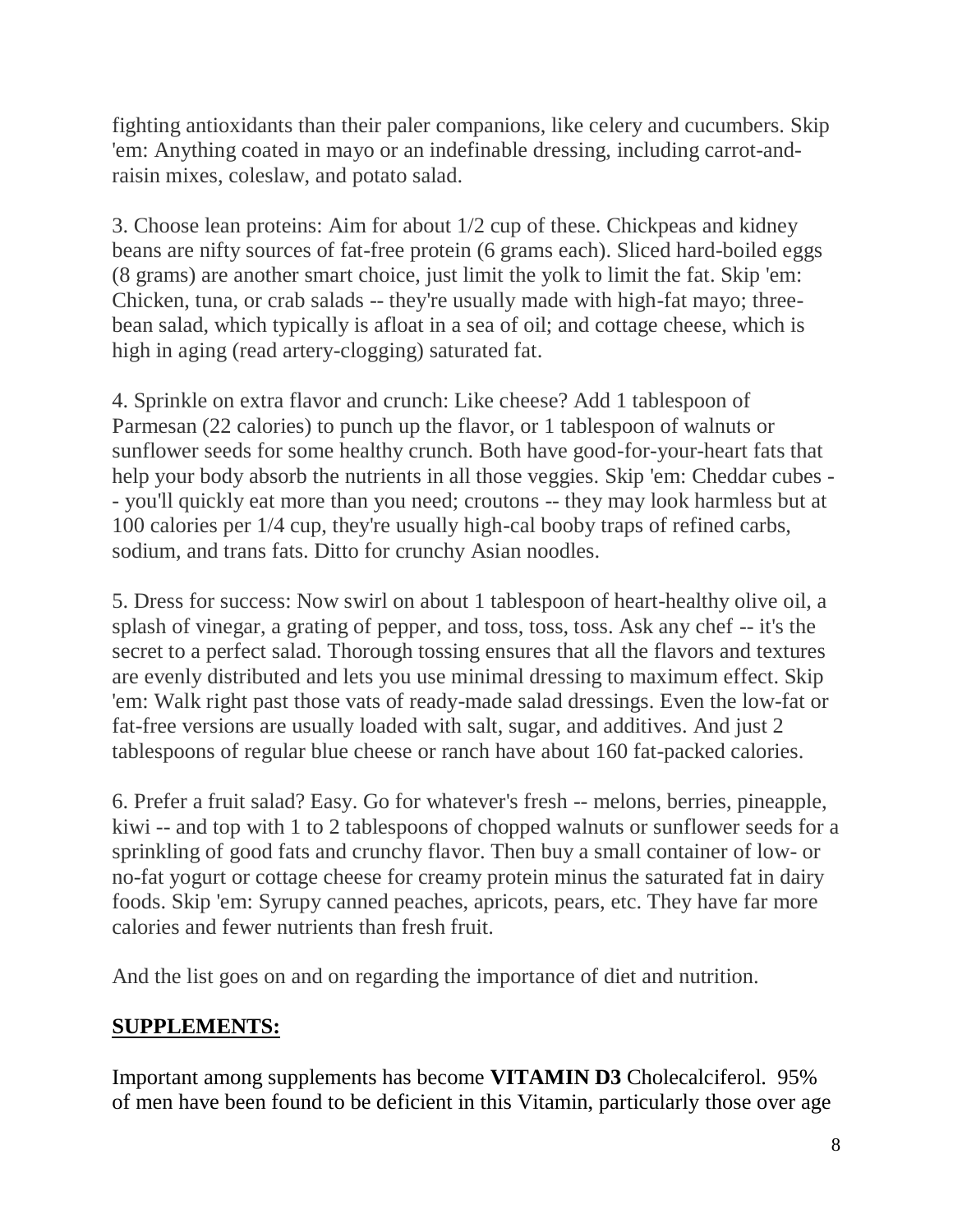70. This vitamin is essential for brain function, lung function, the immune system, lowers the risk for most common cancers as well as their recurrence, lowers the risk for high blood pressure, diabetes and osteoporosis, and reduces oxidative stress to cells. Vitamin D3 converts into 25-hydroxy Vitamin D3 and is stored in fat. Optimum serum 25-hydroxy Vitamin D3 levels should be at least 65ng/ml. According to the following, the accuracy of laboratory readings of 25-hydroxy Vitamin D levels are faulty. When determining a more "true" 25-hydroxy Vitamin D level, subtract approximately 20% from the laboratory result. See: <http://www.ncbi.nlm.nih.gov/pubmed/19756833>

Accordingly, we should strive for a laboratory 25-hydroxy Vitamin D level between 75ng/ml to 94ng/ml in order to have reached a "true" range between 60ng/ml and 75ng/ml. Except for those who spend a great deal of time in the sun, most PC patients need 5,000 to 10,000 IU daily to reach these levels. Once reached a daily intake of 4000 IU will likely maintain. The pill form can be found available in 1,000 IU as well as 5,000 IU form for less than \$10 in U.S. dollars from many manufacturers, and more from others. It is also available in lesser IU levels, but with higher levels you have fewer pills to consume. Since there are those with sufficient Vitamin D from sun exposure, before beginning the addition of a Vitamin D supplement, you should have your 25-hydroxy Vitamin D3 level determined, then, if deficient, have it measured again following a few months of increased Vitamin D3 intake to get to and maintain the recommended at least 65ng/ml level. Keep in mind that in order to reach a "true" 65ng/ml level, your laboratory result should be closer to somewhere between 85 to 90ng/ml. Regular checks at maintaining within this level are then recommended. Dr. Myers notes that he has found that the IU level of Vitamin D3 provided by many suppliers fail to meet the IU specification noted on the label. If on a Vitamin D3 supplement for a few months and your 25-hydroxy Vitamin D3 levels are not increasing, he recommends the Vitamin D3 sold at [www.lef.org](http://www.lef.org/) has been tested and its IU level is as labeled. The most active form is 1,25 dihydroxy D3 or Calcitriol. For chemotherapy patients, the addition of Calcitriol nearly doubles the effectiveness of Taxotere.

*WARNING:* Anyone with pre-existing kidney disease, though often found to be deficient in Vitamin D, SHOULD NOT take higher doses of Vitamin D3 without physician approval. This highlights the importance of visiting with your physician to discuss Vitamin D3 deficiency as well as insure lab records rule out any kidney abnormalities. If none exist, then get tested to determine the 25-hydroxy Vitamin D3 serum blood level, and if deficient and with physician approval, either get more but safe sun exposure or begin a higher daily Vitamin D3 intake to reach a desired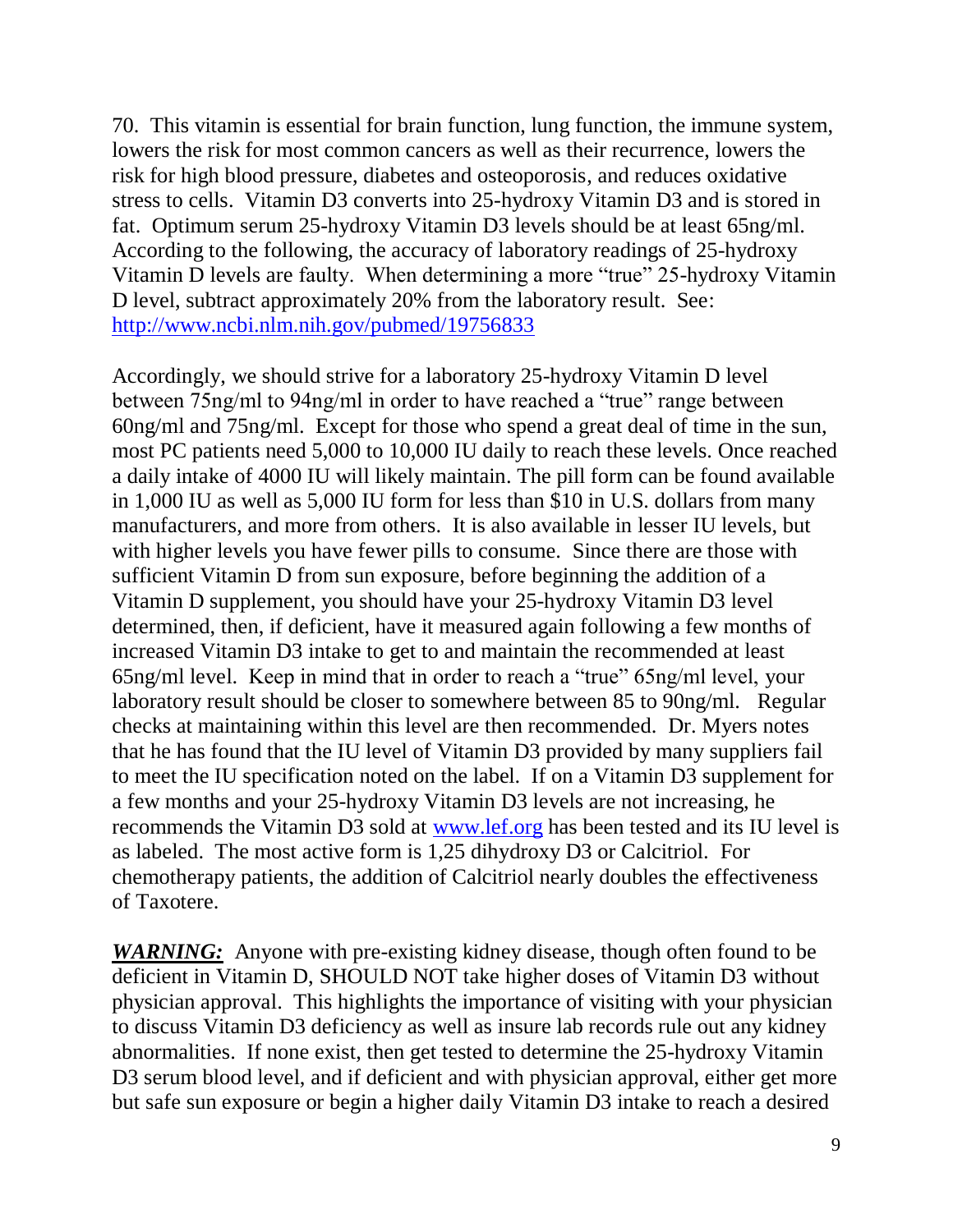laboratory report of between 75ng/ml to 94ng/ml in order to have reached a "true" range between 60ng/ml and 75ng/ml before leveling off at around 4,000 IU daily. (Note: See "Food for the Kidneys" further down in these suggestions).

A May 2008 report from the University of Rochester Medical Center in New York makes note that by inducing a specific gene to increase expression of a key enzyme, Vitamin D protects healthy prostate cells from the damage and injuries that can lead to cancer. See:

<http://www.news-medical.net/?id=38320>

Soy isoflavones about 200 to 300 mg daily - But use caution as explained in this excerpt from "The Palpable Prostate"

[\(http://palpable-prostate.blogspot.com/search?q=Soy\)](http://palpable-prostate.blogspot.com/search?q=Soy) "Even if it were beneficial for preventing prostate cancer or even if it were beneficial in earlier stage disease there remains the possibility that it could be detrimental for later stage disease. Although not a formal study, clinical observations by [Dr. Leibowitz,](http://www.compassionateoncology.org/) a medical oncologist, were that he was able to reverse PSA rises in some patients by simply removing soy and phytoestrogens from their diet. See [Dr. Leibowitz on soy.](http://www.compassionateoncology.org/pdfs/soy.1007.pdf) Also see [Willet Divides Prostate Cancer into Four.](http://palpable-prostate.blogspot.com/2007/10/willet-divides-prostate-cancer-into.html)"

I feel it necessary to comment further regarding soy isoflavones. As Dr. Leibowitz makes note in his paper, Medical Oncologists Charles E. "Snuffy" Myers as well as Stephen Strum are supportive of soy isoflavones under appropriate management of regular PSA and other testing to recognize any evidence of cancer progression in the off chance you are one of what Dr. Myers considers would be the rare patient who might experience the concern explained by Dr. Leibowitz. Dr. Myers, in his book "Beating Prostate Cancer; Hormonal Therapy & Diet, remarks that he takes 100mg of soy isoflavones twice daily as part of his diet. I would expect that "moderation" should be considered with soy as with most any product, and, importantly, if the PSA is rising, consider backing off on the soy since this could be a contributory factor.

Omega-3 fish oil (both Myers and Strum advocate obtaining Omega-3 fish oils from "Nordic Naturals"

Red wine 4oz. per week has been said to reduce PCa by 6%

Calcium, as citrate or carbonate (carbonate is less expensive and according to Dr. Mark Moyad, a recognized expert in nutrition, is as effective as citrate), 800mg/no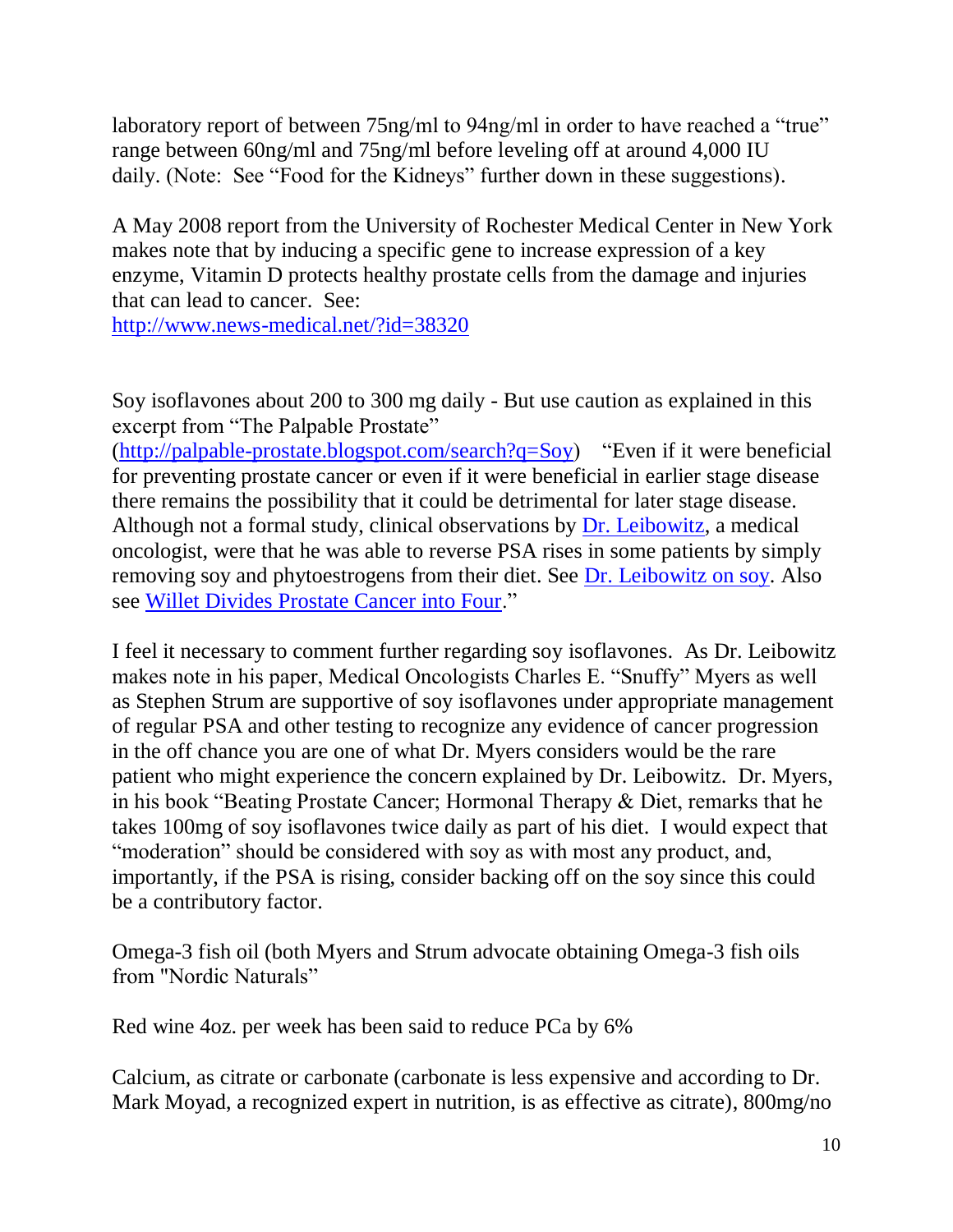more than 1000mg is considered sufficient (it seems we are getting sufficient calcium, and too much calcium reduces the effectiveness of Vitamin D3). It is important that anyone considering supplementing with Calcium (as well as many other products) first make their physician aware and current levels in the system determined. I make note of the following: <Stephen Strum, MD> I will try to answer your questions below in context with your biologic data. I use no more than 1,000mg supplemental calcium and I do use serum calcium as input into this decision. A more sensitive test is urine for spot calcium or even better calcium creatinine ratio (CCR).

Vieth definitions of safe urinary calcium: a mean urinary calcium- creatinine ratio  $\epsilon$  or = 1.0 (when calcium and creatinine are measured in mmol;  $\epsilon$  or = 0.37 when measured in mg/dl during vitamin D supplementation."

The key is to regularly monitor serum calcium as well as urinary calcium. If concerned about calcium levels, there are also other tests. The routine calcium (Ca) blood serum test determines calcium attached to proteins. This test is usually ordered to screen for bone disease or diseases of the parathyroid gland or kidneys. The supposed normal range is 8.5 to 10.2mg/dL, but there are studies that consider the higher portion of this "normal" range above 9.9mg/dl as possibly promoting prostate cancer cell development.

The Ionized calcium (iCa) blood serum test determines calcium that is free flowing and not attached to proteins. This test is usually ordered if you have signs of kidney or parathyroid disease, or if you have abnormal amounts of albumin or immunoglobulins. Supposed normal range for adults is 4.4 to 5.3mg/dL.

Always important to remember is that different labs may have different ranges, so if your level is "out of range," best to discuss with your physician.

Also to be aware: if you are supplementing with Vitamin D to raise your Vitamin D level within the "true" range of 60ng/ml to 75ng/ml as recommended for prostate cancer patients by Medical Oncologists Stephen Strum and Charles Myers, it is important such supplementation be accompanied by regular monitoring of blood serum 25-hydroxy Vitamin D, blood serum and urine calcium levels, and parathyroid hormone level.

Elsewhere in this paper Dr. Myers makes note for men prescribed the bisphosphonate Zometa: "For example, in men on Zometa, it is hard to keep the calcium in the normal range - it all too easily slips into an abnormally low range,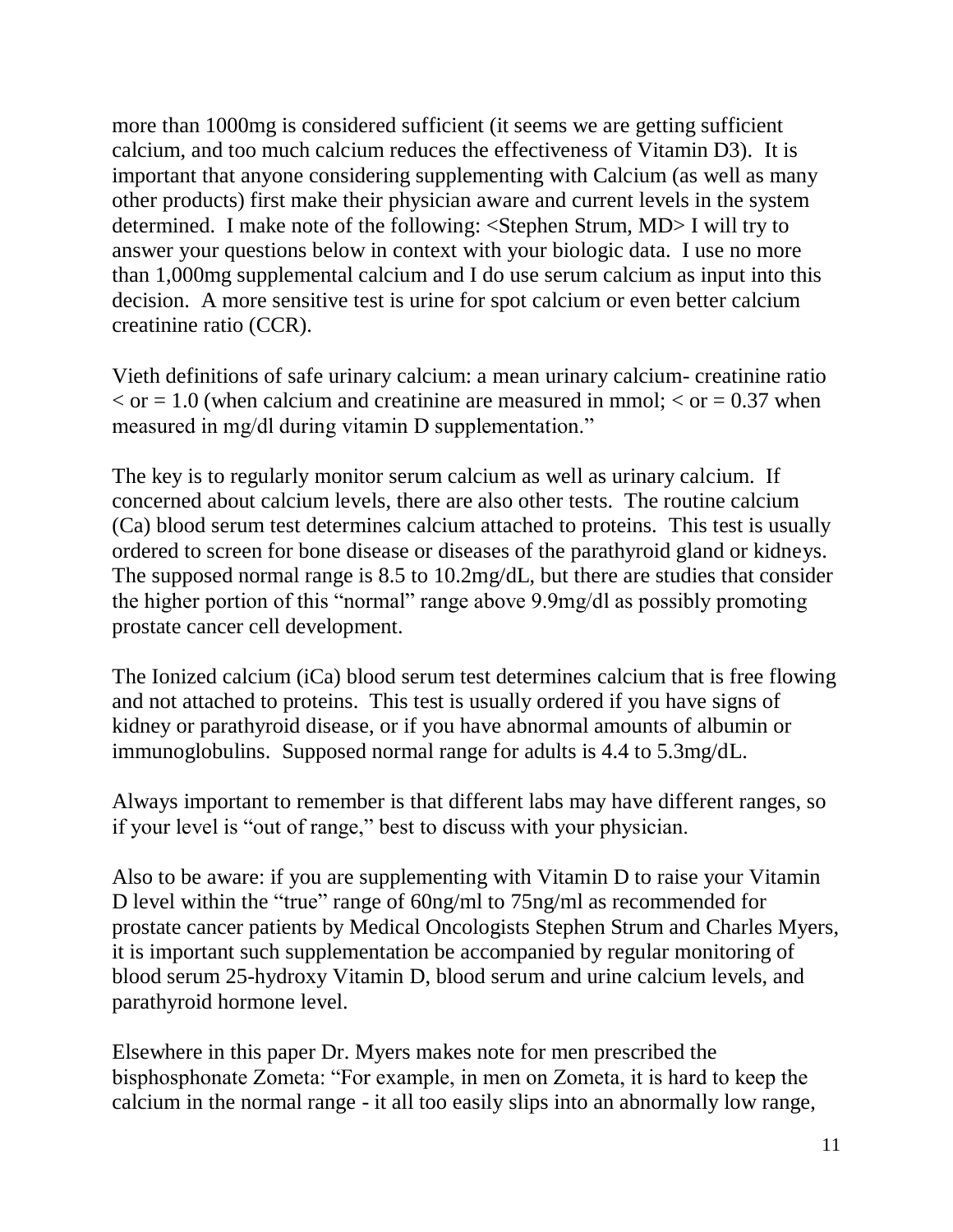triggering hyperparathyroidism." Just more reasoning for regular calcium level testing

For info, neither Zinc nor Vitamin C have a role in prevention of PC though they do have a role in other areas. (See: [http://www.medscape.com/viewarticle/583766\)](http://www.medscape.com/viewarticle/583766).

# **SELENIUM AND VITAMIN E**

SELECT is an acronym for the Selenium and Vitamin E Cancer Prevention Trial, which randomized 35,553 men 50 and older to the four study arms from 2001 to 2004. With the report of this trial some years back, it appeared that Selenium at 20mg and Vitamin E (as Alpha Tocopherol/AT) at 400 IU not only served no purpose in prevention or management of prostate cancer, but actually can play a small but definite role in PC development. The information from this trial was recently (2014) again resurrected. But with that resurrection, now comes this much more recent paper recently published in rebuttal of this resurrection and the SELECT results:

#### <http://jnci.oxfordjournals.org/content/early/2014/02/21/jnci.dju005.extract>

"both AT and Se have antioxidant roles and one could reasonably expect the opposite—that supplemental AT could compensate for an antioxidant deficit resulting from low-Se status" and "supplementation with AT in SELECT was eight times the amount (50 IU) used in the Alpha-Tocopherol, Beta-Carotene Cancer Prevention Study Group, which showed promise in the prevention of PCa. Thus, it appears that 400 IU on a daily basis of AT severely suppresses serum gammatocopherol, the prevalent dietary form of vitamin E in the United States. Gammatocopherol exhibits potentially beneficial chemical and biological activities not shared by alpha-tocopherol that make it potentially an important compound for PCa prevention. As a result, 400 IU AT could effectively diminish other critical tocopherol functions, which could be needed for subjects with low-Se status."

This now leaves us with the question as to just what is an appropriate and safe level of Vitamin E in either natural d-alpha tocopherol form or the synthetic dlalpha tocopherol form to still serve as an important antioxidant, since apparently "high dosage" is the problem, not low dosage, that can alter the good effect of gamma-tocopherol and enhance PC development? One patient remarked that the synthetic dl-alpha tocopherol form may not be as effective as the natural d-alpha tocopherol form. For those trying to make a decision, I'll let you be the judge of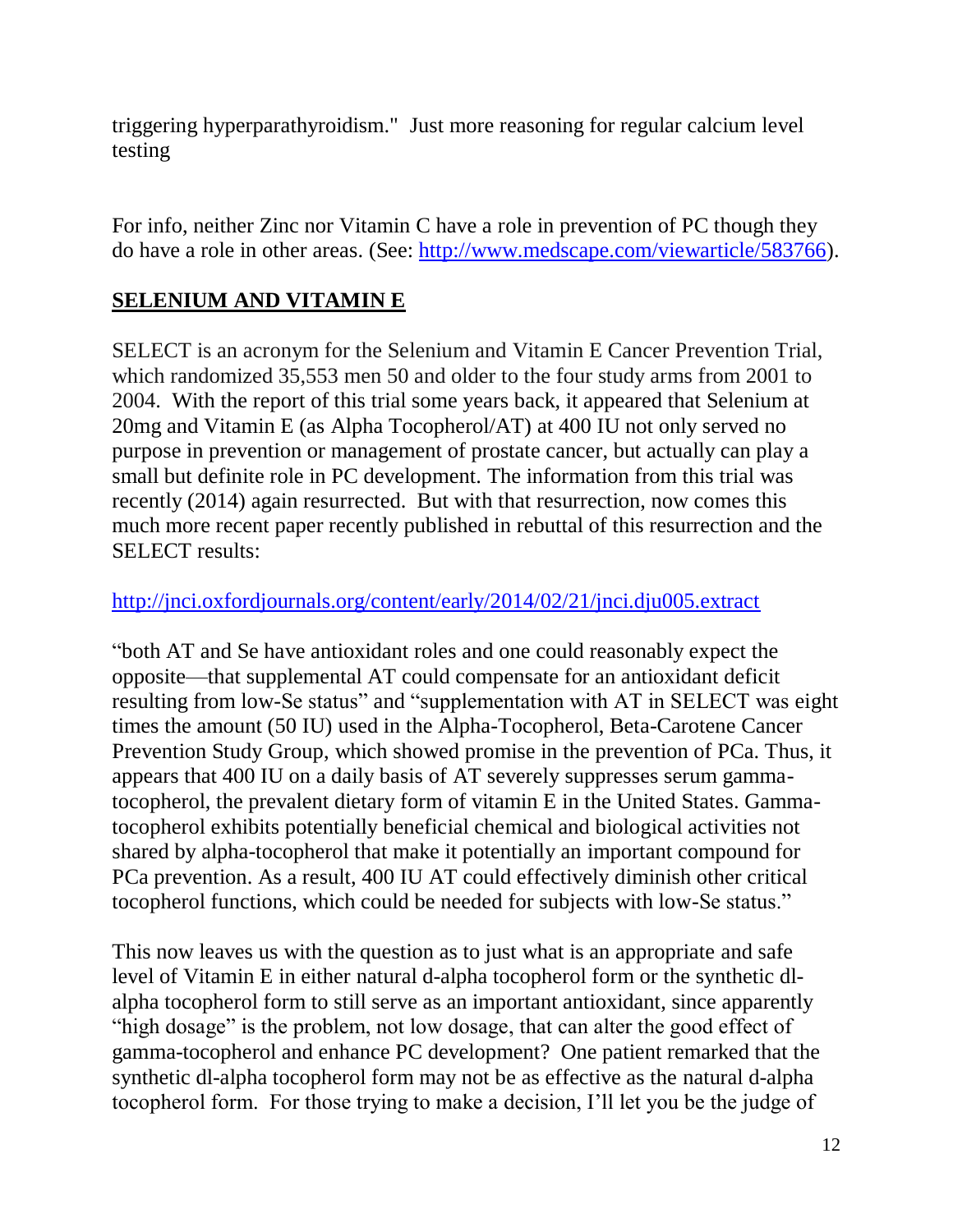which form you would prefer, and only suggest that a reduced measure of IU daily less than 400 IU would be the consideration to still serve its importance as an antioxidant along with gamma-tocopherol in the hopeful prevention of the diagnosis of prostate cancer, and as control of prostate cancer growth for those already diagnosed. A reasonable "low dose" appears to be somewhere less than 400 IU daily, and from the earlier trial that found alpha-tocopherol as dl-alpha tocopherol effective as an antioxidant that dose was only 50 IU daily. More often than not we find Vitamin E on the shelves in dl-alpha tocopherol form at 400 IU. It is likely available in lower dosage in drug departments, so you may want to see if so available. I happen to take the synthetic form of one 400 IU capsule everyother day and since I have been "living" with continued prostate cancer for over 21 years, have no idea if this dosage aids my experience of control and management of my cancer as an antioxidant in company with the medications I am prescribed; it apparently is not causing me any problem in that control.

**COPPER** is to be avoided since new blood vessels appear to have a strong dependence on copper for growth, but low copper levels are unlikely to affect existing vessels. By depriving cancer tumors of the copper they need to form new blood vessels, vascularization is inhibited. *UC Berkeley* and *UC San Francisco*  researchers discovered a protein, hephaestin, that appears critical in moving iron to the bloodstream. The protein contains copper and cannot be produced in the absence of copper), I would suspect that the important issue regarding copper is that we do not ingest extra copper in any unusual dosage as a supplement. I would suspect the amount of copper within most multivitamins, as well as that in the Bone Up, is of sufficient low level to not be of extra concern. Anyone overly concerned could order up a "copper" blood serum test to ease that concern.

### **ADDITIONAL DESCRIPTION OF SUPPLEMENTS:**

**LYCOPENE**: Lycopene – the red pigment in tomatoes. When you take lycopene from the test tube and add it to Prostate Cancer cells, it kills them because it initiates a suicide program within the cells. It is an antioxidant, a powerful one, but for some strange reason, its most powerful effect is in causing the Prostate Cancer cells to self-destruct. Lycopene is available over the counter in softgel form at 5 mg and 10 mg per softgel. Dr. Strum suggests 15 mg taken twice a day, Dr. Myers suggests 10mg three times a day. The FDA has recently announced that they have concluded that lycopene serves no purpose regarding prostate cancer; yet, if one searches the internet, there are also multiple studies that suggest that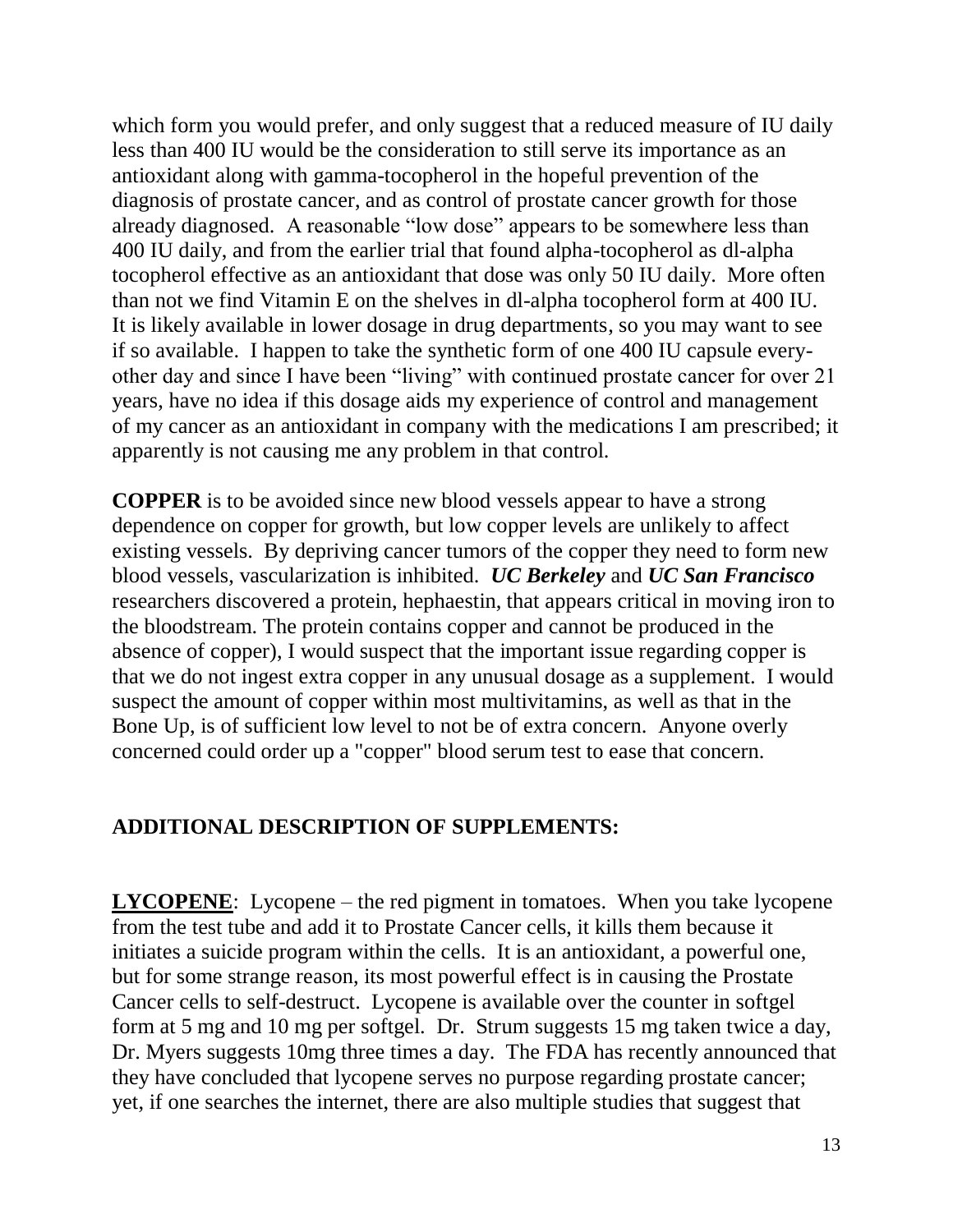lycopene, in fact, does serve a very useful purpose – for example: [http://highwire.stanford.edu:80/cgi/medline/pmid;15084515](http://highwire.stanford.edu/cgi/medline/pmid;15084515) or [http://www.healthcastle.com/lycopene-prostatecancer.shtml.](http://www.healthcastle.com/lycopene-prostatecancer.shtml) Interestingly, the following URL also supports lycopene for prostate cancer patients but more so in a natural state than with supplements:

[http://articles.mercola.com/sites/articles/archive/2014/06/28/lycopene-tomato](http://articles.mercola.com/sites/articles/archive/2014/06/28/lycopene-tomato-pill.aspx)[pill.aspx](http://articles.mercola.com/sites/articles/archive/2014/06/28/lycopene-tomato-pill.aspx)

More recently (2014)<http://www.practiceupdate.com/journalscan/8003> concludes that lycopene was associated with reduced risk of lethal prostate cancer because with higher lycopene intake biomarkers in the cancer were indicative of less angiogenic potential.

*WARNING FOR CONSIDERATION*: Dr. Charles "Snuffy" Myers, M.D., another nationally recognized oncologist specializing in Prostate Cancer, had a word of warning in the use of these previous three antioxidants. If you are undergoing radiation therapy, he proposes you STOP using antioxidants until your radiation therapist tells you it is safe. He says this is important to remember! (The reasoning is that some studies indicate antioxidants inhibit the effectiveness of radiation. **It should be noted**, however, there are other studies that indicate antioxidants enhance the effectiveness of radiation as well as reduce side effects. Best to research, discuss with your radiation therapist, and draw your own conclusions).

**FISH OIL/OMEGA-3 FATTY ACIDS**: Not flaxseed oil, but Fish Oil. The evidence that the human brain requires Omega-3 is now considerable. It is being touted for dyslexia, schizophrenia, to prevent sudden death due to cardiac arrhythmia, to reduce the risk of hypertension, stroke, diabetes mellitus, multiple sclerosis, and the inflammation of arthritis. Dr. Myers says that the list goes on and on. In a study of patients who had a radical prostatectomy, it was determined that those who had three servings of ocean fish a week (and that means intake of Omega-3) had a 70% reduction in the risk of developing recurrent Prostate Cancer. A 70% reduction just by eating ocean fish! He said that though it is early, it looks like Fish Oil/Omega-3 Fatty Acids is a very powerful factor for your general health that can also have a major impact on the evolution of Prostate Cancer. Fish Oil/Omega-3 Fatty Acids is available over the counter in softgel form, usually at 1000 mg per softgel. Many patients are being prescribed 4000mg per day. Soonto-be or currently breastfeeding moms need to be especially careful to avoid excess mercury. Still, most people can do their heart and body right by eating one or two servings a week of [omega-3-rich fish](http://www.realage.com/srch/RASearch.aspx?query=omega-3+fish) that is relatively low in mercury.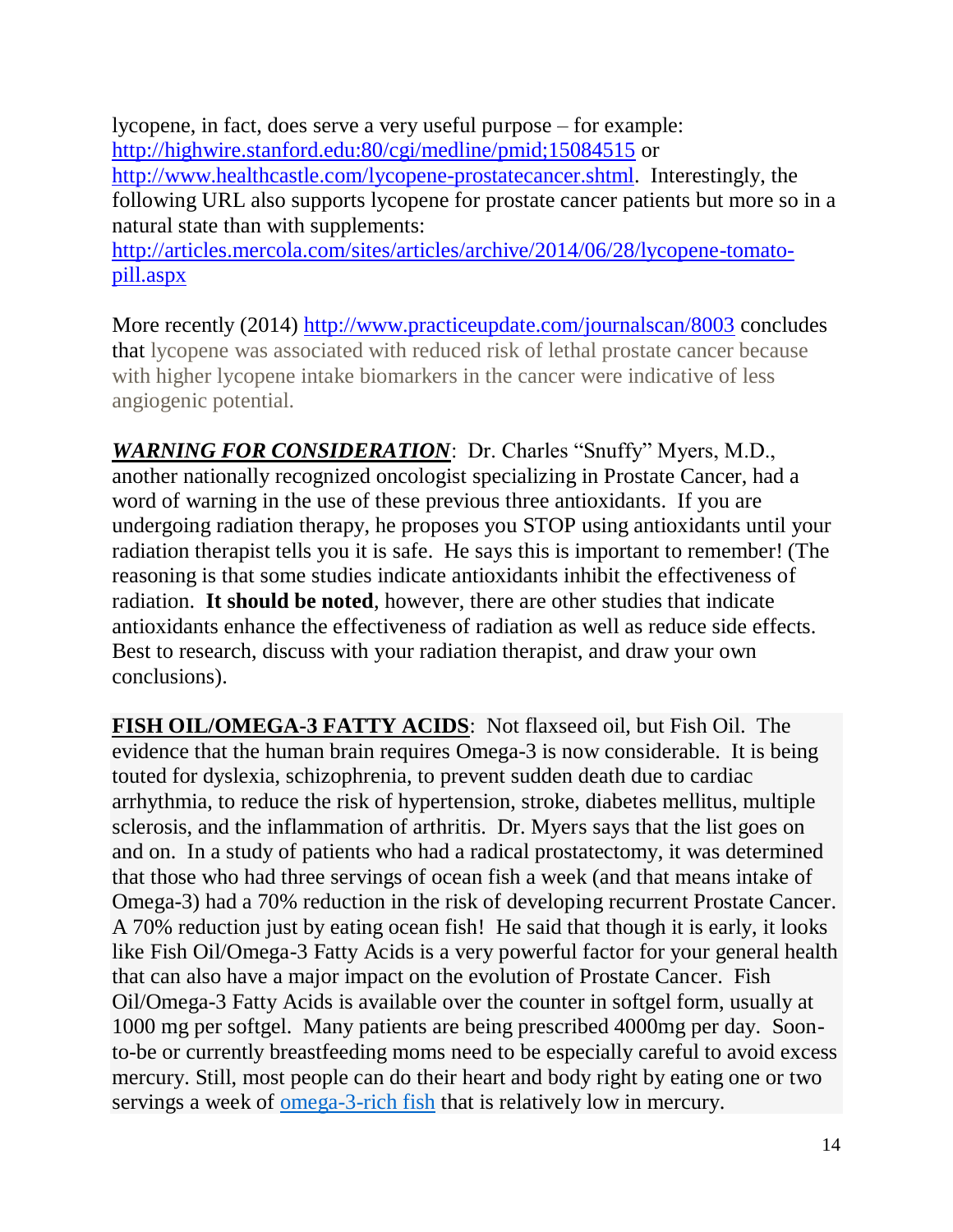Unfortunately, most fish contain *some* mercury, thanks to industrial processing. But the less time fish spend simply living in a mercury-laden environment or eating other fish containing mercury, the lower the contamination levels will be. So for low-mercury fish, we're talking small fish that don't eat many other fish (or fish meal) and don't have a long life span. Here are five good choices:

- 1. Salmon (wild): 1 gram of omega-3 fatty acids per 2 ounces of fish;\* 0.014 parts per million mercury concentration
- 2. Herring: 1 gram of omega-3 fatty acids per 1 ounce of fish;\* 0.044 parts per million mercury concentration
- 3. Sardines: 1 gram of omega-3 fatty acids per 2-3 ounces of fish;\* 0.016 parts per million mercury concentration
- 4. Trout (freshwater): 1 gram of omega-3 fatty acids per 3-4 ounces of fish;\* 0.072 parts per million mercury concentration
- 5. Pollock: 1 gram of omega-3 fatty acids per 6.5 ounces of fish;\* 0.041 parts per million mercury concentration

\*Oil content varies widely, depending on species, season, environment, diet, and packing and cooking methods. Cooking tip: Cook your seafood with garlic. Garlic has been shown to bind and reduce levels of mercury in the body, making it less toxic.

Here's the list of fish to AVOID:

- King mackerel: 0.73 parts per million mercury concentration
- Shark: 0.99 parts per million mercury concentration
- Swordfish: 0.98 parts per million mercury concentration
- Tilefish (Gulf of Mexico): 1.45 parts per million mercury concentration

So where does the beloved tuna fall? Pretty close to the middle of the road, actually, with mercury concentration ranging from 0.12 to 0.69 parts per million, depending on what kind of tuna you eat. And you'll need to eat anywhere from 3.5- 12 ounces to get 1 gram of omega-3 fatty acids, depending on how you take your tuna: Fresh tuna has the most and canned chunk light tuna has the least. But chunk light tuna also has the least mercury.

Suggested source of EPA and DHA (The Active Omega-3 Fatty Acids in Fish Oil): Ingest at least 500mg/day of EPA and DHA (the active omega-3 fatty acids in fish oil), taking concentrated, molecularly distilled, pharmaceutical grade Norwegian fish oil that is free of mercury, dioxins, etc. The brands of fish oil readily available with these characteristics are Nordic Naturals and Carlsson. A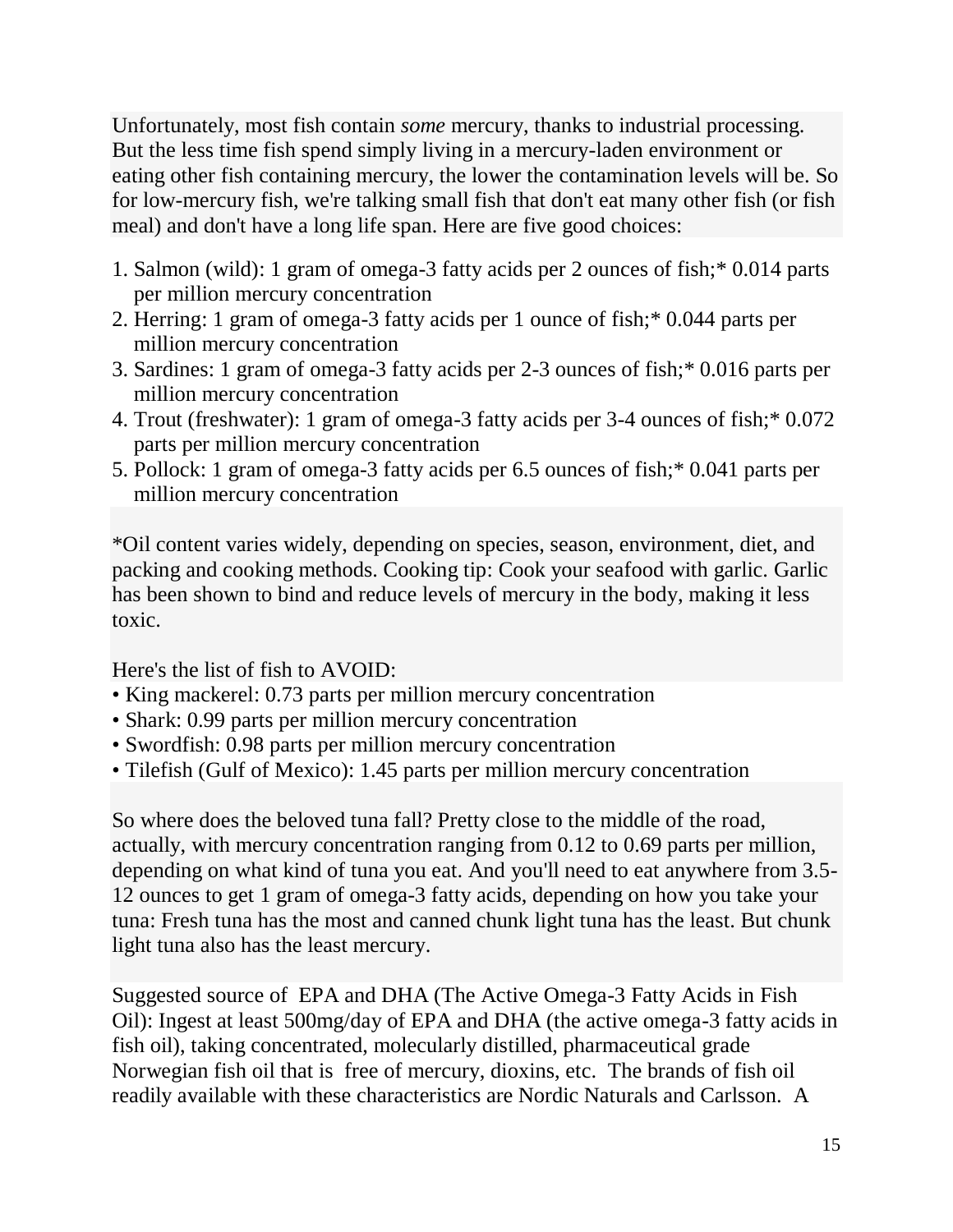16oz. bottle of Nordic Naturals in oil form provides 96 teaspoonfuls of 825mg EPA and 550mg DHA. If not available locally, search the internet for Nordic Natural Fish Oil in liquid form (less expensive than in tablet/gelcap form) where the product can be ordered.

Keep in mind that oil content estimates can be fairly rough, despite the best research efforts. A [fish-oil supplement](http://www.realage.com/srch/RASearch.aspx?query=fish-oil+supplements) is a surefire way to get the omega-3 fatty acids you want and need. But talk to your doctor first. Fish-oil supplements are dangerous for certain people. Dr. Myers recommends a daily total Omega-3 intake of 4000mg. Here is some additional information regarding the importance of fish oil:

#### Food Fit for Your Kidneys

What heart helper can also keep your kidneys feeling fine? It's fish.

That's right. The omega-3s in fatty fish (like salmon) not only help your heart stay healthy, but they seem to keep kidney cancer away, too. Women in a study who ate fatty fish on a fairly regular basis lowered their risk of kidney cancer by 44 percent.

#### **Mega Omegas**

It's no fish tale! Almost 15 years of data show that when salmon and other fatty fish (like sardines and herring) regularly show up on your dinner plate, you could be giving [kidney cancer](http://www.realage.com/research_library/searchResults.aspx?link=crsfiles/aha/aha_renalca_crs.htm) the big kiss-off.

Researchers suspect that certain omega-3 fats in the fish may change the immune response of cancer cells in a way that thwarts their invasive process. But it's got to be fatty fish; slim swimmers (like cod) can have 20 to 30 times less omega-3s.

Fatty fish are also chock-full of vitamin D, which may play a protective role as well.

**BETA-CAROTENE WARNING!** Dr. Myers warned that there is a growing body of evidence that Beta-Carotene, as a supplement, is actually *DANGEROUS* for Prostate Cancer patients. In a trial in which patients were given Vitamin E and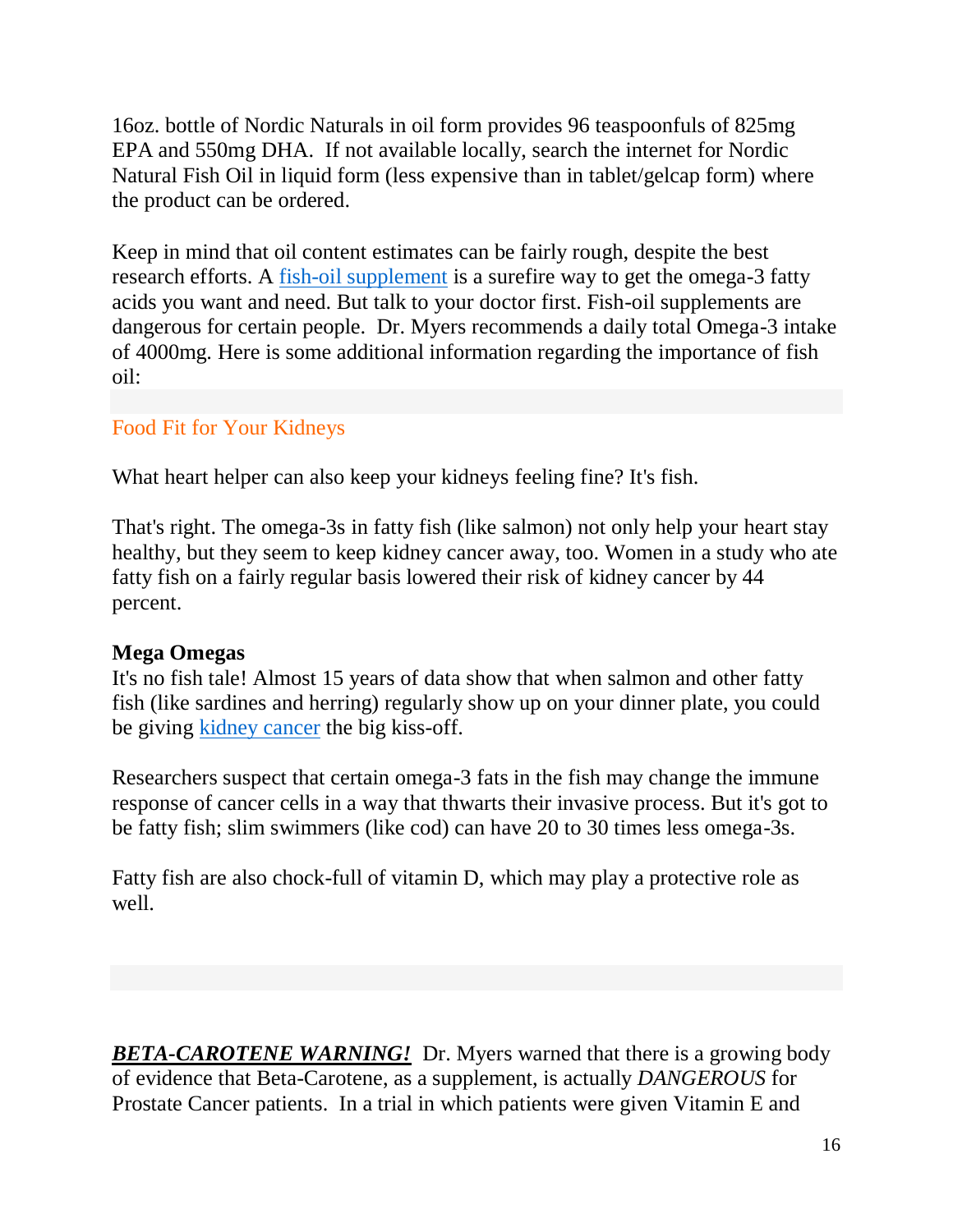Beta-Carotene, or Beta-Carotene alone, there was an increase in the death rate of those patients by 30%. A reviewer of these supplement recommendations made note that all the problematic trials used synthetic all-trans beta-carotene instead of natural mixed 9-cis/all-trans beta-carotene or mixed natural carotenoids. We would suggest if any of you are supplementing your diet with Beta-Carotene, that you look further into these obviously controversial findings.

**VITAMIN C**: Dr. Strum recommends 1000 mg of Vitamin C be taken after each meal to prevent fatty acid peroxide generation.

THE FOREGOING COMMENTS REGARDING VITAMINS C AND E NOTWITHSTANDING, more recent information provides the following:

CANCER VITAMIN STUDY: Vitamin C or E pills do not help prevent cancer in men, concludes the same big study that in November 2008 found these supplements ineffective for warding off heart disease. The public has been whipsawed by good and bad news about vitamins, much of it from test-tube or animal studies and hyped manufacturer claims. Even when researchers compare people's diets and find that a vitamin seems to help, the benefit may not translate when that nutrient is obtained a different way, such as a pill. "Antioxidants, which include vitamin C and vitamin E, have been shown as a group to have potential benefit," but have not been tested individually for a long enough time to know, said Howard Sesso of Harvard-affiliated Brigham and Women's Hospital in Boston." Thus, with the foregoing, I will leave it up to the individual to determine whether or not to include Vitamins C and E in their dietary supplements, as well as Lycopene and Selenium, which have also been more recently reported as having little effect with regards to prostate cancer.

**COENZYME Q10 (CoQ10)**: Coenzyme Q10 is known to work best when given with Vitamins E and C. Since you are likely taking both these vitamins, it is then advantageous to take CoQ10 since is has been shown to prevent oxidation of LDL cholesterol. In fact, the prevention of fatty acid oxidation may be just as important as decreasing fat consumption. Dr. Strum suggests Coenzyme Q10 be taken at a dose of 200 mg a day. An added benefit of CoQ10 is the improvement in heart function and diabetic control as well as the treatment of periodontal disease. Dr. Myers lists CoQ10 as a supplement he doesn't recommend but doesn't explain why. Yet, take note of the ninth paragraph in the following URL calling COQ10 "A Gentle Cancer Killer:"

[http://www6.miami.edu/ummedicine-magazine/fall2005/fstory4.html.](http://www6.miami.edu/ummedicine-magazine/fall2005/fstory4.html) The second paragraph in the following URL describes the effect of COQ10 on prostate tumors: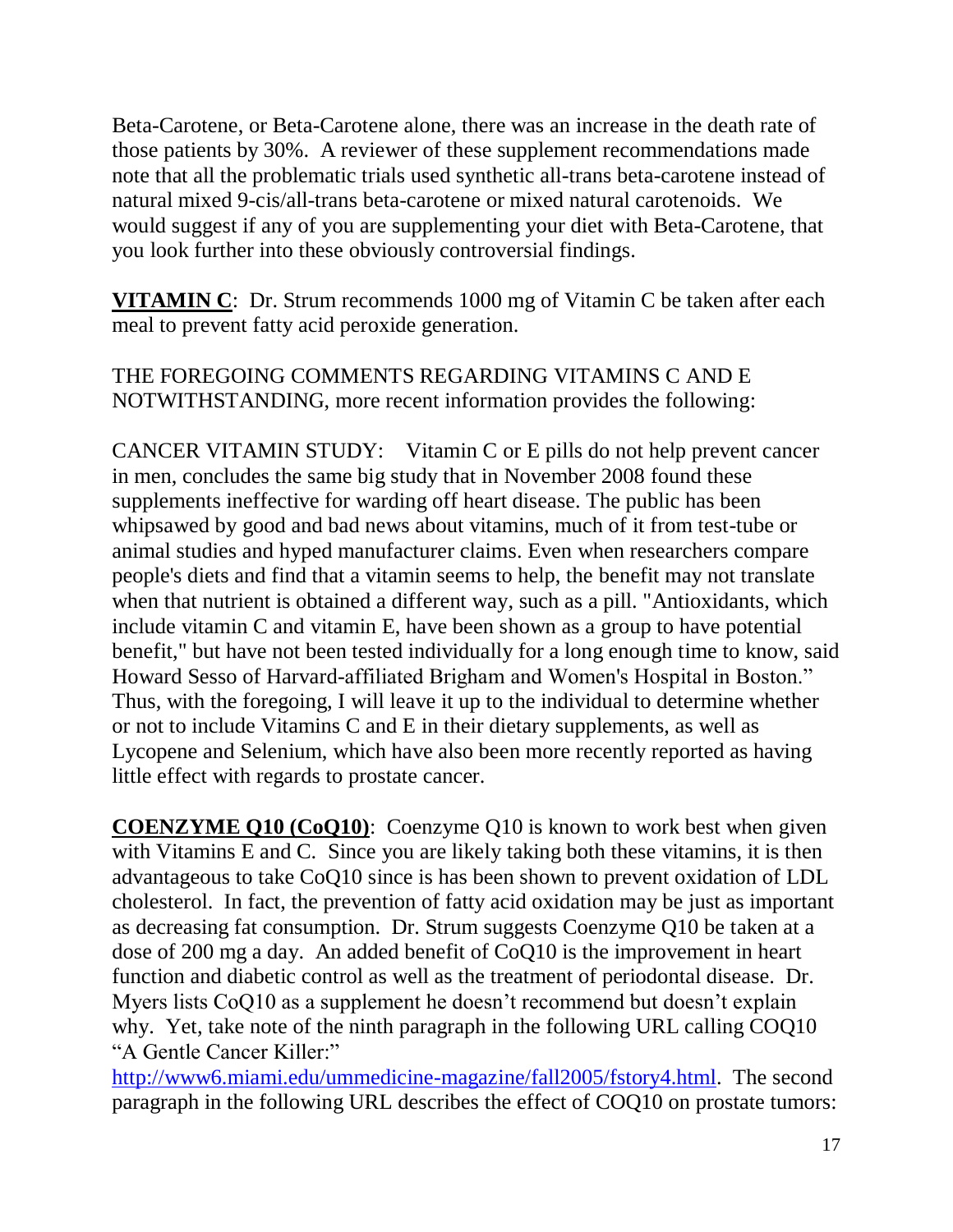<http://www.med.miami.edu/news/view.asp?id=519> and gives a more descriptive explanation of the research. If prescribed statins it is important to recognize that statins rob the body of CoQ10, and this leads to severe muscle weakness, aches, heart failure, and poor cognitive brain function. Most important, anyone on statins should be taking at least 300 mg of CoQ10 three times a day.

A more thorough explanation of the importance of COQ10 can be reviewed here: <http://tinyurl.com/3vz4qb2>

**CALCIUM (as a Citrate) with Vitamin D3:** Calcium is much better absorbed in citrate form than carbonate. It is best taken at bedtime to lower excessive bone resorption by 20%, and should be taken in conjunction with Vitamin D to lower urinary calcium excretion. Over-the-counter Citracal contains 630 mg Calcium (as Ultradense calcium citrate) and 400 IU Vitamin D3 (as cholecalciferol) comes in caplet form. 2 caplets at bedtime are recommended.by the manufacturer. This same combination of Calcium as citrate/Vitamin D3 is often found at lower cost at outlets like Sam's Club or Costco but you should check the label because some contain a calcium combination of citrate and carbonate, and you only want the citrate. Your physician may recommend other dosages and other forms of calcium and/or Vitamin D.

**GENISTEIN**: Cancer cells use the enzyme tyrosine kinase as a growth factor. Soy genistein is a potent inhibitor of tyrosine kinase activity. Its use is suggested to decrease cell adhesion, slow proliferation and decrease metastatic potential. Dr. Strum recommends Mega Soy Extract. Each 700-mg capsule of Mega Soy Extract contains 134 mg of genistein, 122m mg of daidzein, and 24 mg of glycetein, and he advises two of these capsules a day. Mega Soy Extract can be purchased from Life Extension telephone 1-800-544-4440. A little side note regarding Genistein and Broccoli: Eating foods like broccoli and soy has been linked to lower cancer rates, and California researchers say that they may have discovered what underlies this protective effect. Using cells in a lab dish, a team led by Erin Hsu, a graduate student in molecular toxicology at the University of California, Los Angeles has found that genistein, an isoflavone in soy, and diindolymethane (DIM), a compound made in the gut during digestion of broccoli, cabbage, kale and other cruciferous vegetables, reduce the production of two proteins needed for cancers to spread. Previous research has suggested that risk of prostate cancer may be reduced by dietary intake of DIM from broccoli and genistein from soy but this is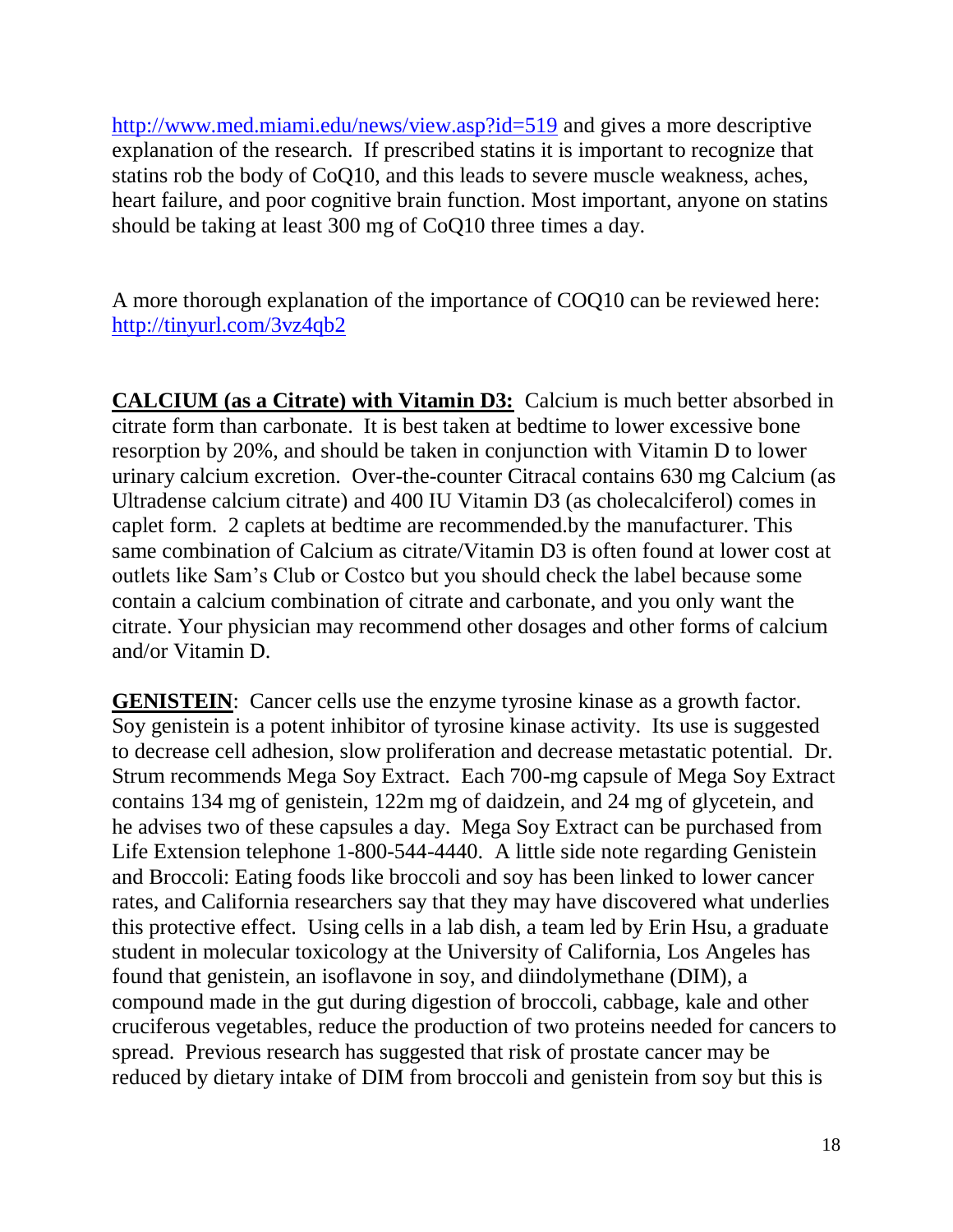the first study to find a clue to the value of dishes in which broccoli or other cruciferous vegetables are served with soy foods like tofu and edamame beans.

And here is an important paper regarding the molecular basis of the anti-cancer effects of genistein isoflavone in LNCaP prostate cancer cells: <http://www.functionalfo+odscenter.net/files/43434113.pdf>

**GINSENG:** Wisconsin Ginseng at 2000mg daily over two months improved energy levels of men experiencing fatigue from chemotherapy. I would expect this may serve, as well, for those on hormonal blockade experiencing fatigue from low to nil testosterone.

Mayo Clinic study (click on "Health Benefits" when opening): <http://www.ginsengboard.com/>

However, thoroughly read information in the following papers before purchasing since there can be medical interactions for some:

**[http://tinyurl.com/mmab44r,](http://tinyurl.com/mmab44r)** and this further explains American Ginseng: **<http://tinyurl.com/mzrntsh>**

If still considering purchasing, you can do so here: <https://shopginsengherbco-op.com/100-wisconsin-ginseng-capsules/>

If affordable, it appears Wisconsin Ginseng the best option. Again: <https://shopginsengherbco-op.com/100-wisconsin-ginseng-capsules/>

Since the recommended dose is 2000mg daily, and each bottle comes with 60 500mg capsules, you would need two bottles per month (120 capsules 60,000mg divided by  $30 = 2000$ mg daily (4X500mg daily – take two twice a day). At \$17.00 U.S. per container, that would be \$34.00 U.S. per month. On the order page it states that if you purchase 4 bottles (two month supply), the cost is \$15.00 U.S. per bottle (\$30.00 U.S. per month). For those from other countries other than than the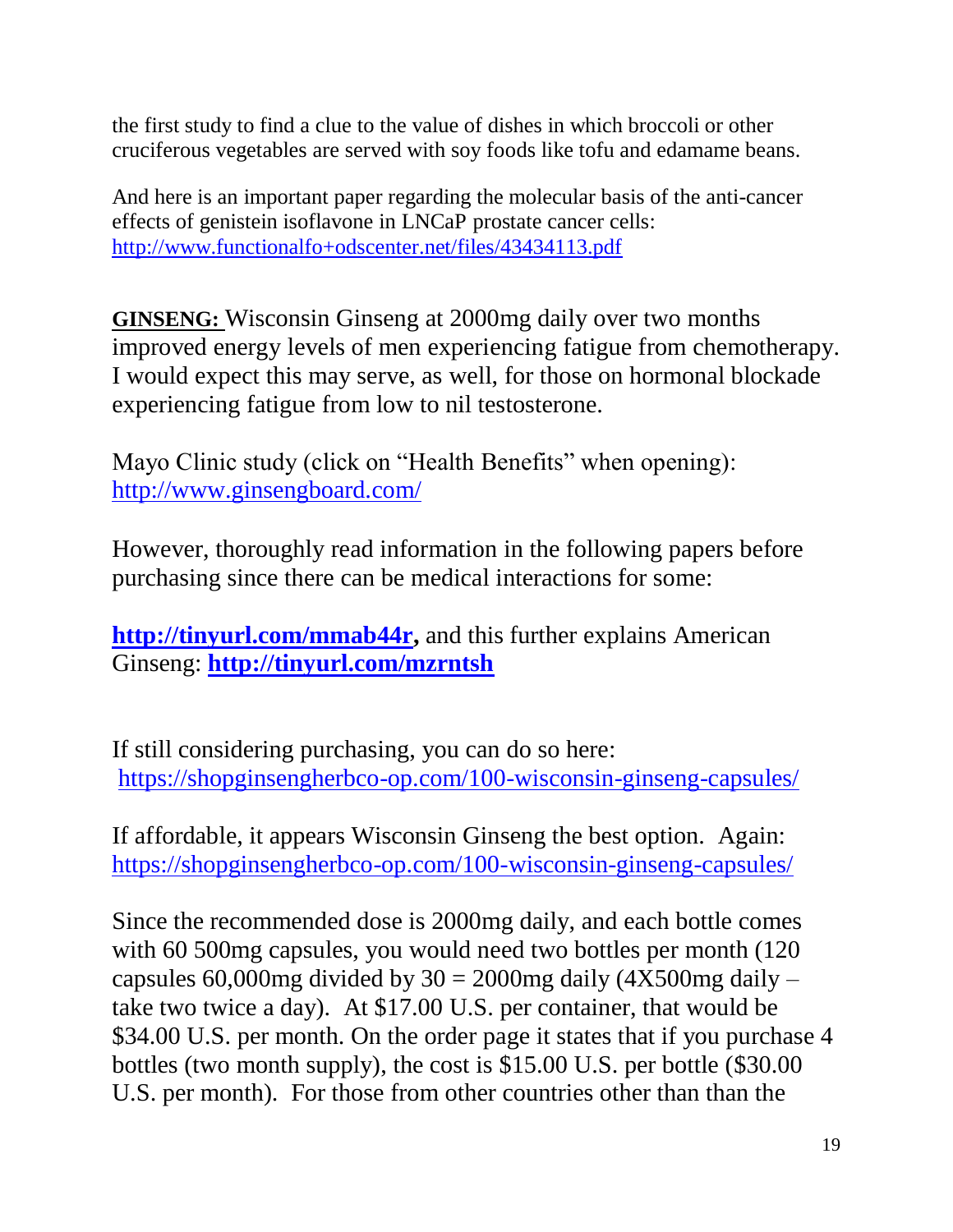U.S., at the bottom of the page you can click on "International Orders" to then order, and though I didn't open to order, I suspect it provides details as to monetary costs as to your country.

So, I will let you be the judge in which you would like to try to boost energy levels and fatigue.

**SAW PALMETTO? NO!** This URL explains that purchasing saw-palmetto as a 5AR inhibitor is a waste of money:

#### [http://www.youngagain.org/tnpc\\_chapter5.htm](http://www.youngagain.org/tnpc_chapter5.htm)

Among the remarks:

"A typical analysis of saw palmetto shows that it contains a variety of fatty acids (capric, lauric, myristic, palmitic, palmitoleic, stearic, oleic, linoleic, linolenic, arachic, and eicosenoic), and minute traces of sterols and other plant chemicals that are biologically insignificant. Obviously, these herbal formulas just do not contain any effective amounts of active ingredients. That means you would have to eat about a pound of saw palmetto berries to get a basic dose of 330 mg of betasitosterol. Even with the most expensive "10x" (ten times) extracts of these herbs, one would still have to eat about two-hundred 500 mg capsules to get the 330 mg of beta-sitosterol! So, it is obvious that these herbs are ineffective, despite their continual promotion by the so-called natural health industry. Please understand that saw palmetto, Pygeum africanum, and other herbs and their extracts are simply biologically irrelevant, because they do not contain enough active ingredient. Even when the label says "85 percent fatty acids and sterols," you can be sure that it really means "nearly all fatty acids and almost no sterols." The saw palmetto products sold in America simply have no value, no matter how much advertising you have read. You won't see any saw palmetto or other herbal prostate product with any significant amount of beta-sitosterol in it."

**BORON**: Promotes healthy bone density. Shrinks prostate tumor size. Lowers PSA. May help prevent Prostate Cancer. Alleviates joint discomfort. In an Email to a patient, Dr. Strum recommended 9 to 12 mg daily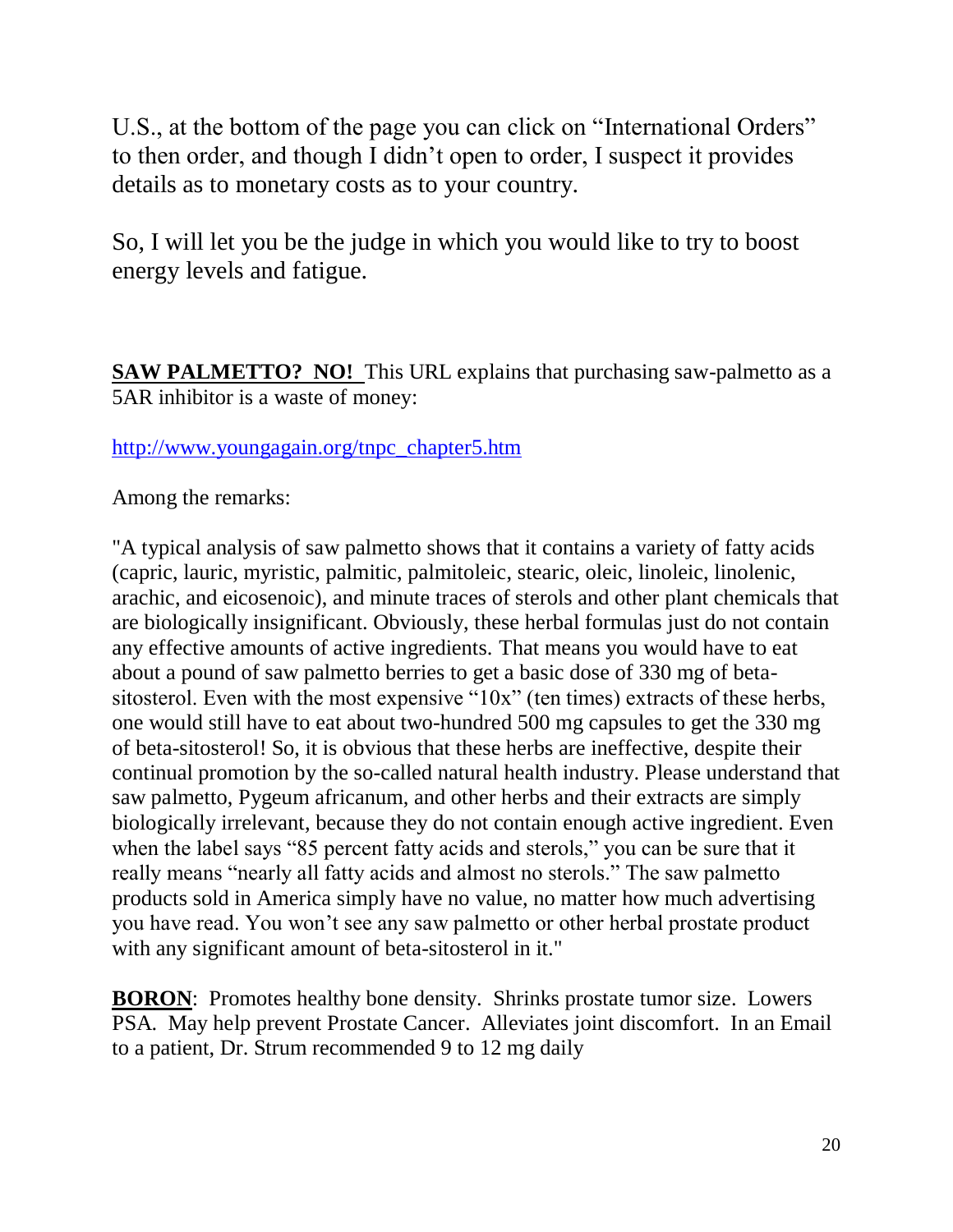**MODIFIED CITRUS PECTIN (MCP)** – Boosts activity of the Immune System: Also known as fractionated pectin, is a complex sugar (polysaccharide) obtained from the peel and pulp of citrus fruits. MCP is rich in short, non-branched, galactose-rich carbohydrate chains. These shorter chains dissolve more readily in water and are better absorbed and utilized by the body than ordinary long-chain pectins. MCP alters the natural history of PC and appears to reduce the risk of metastasis – the spread of cancerous cells from one tumor to other sites n the body. For metastasis to occur, cancer cells must first clump together. Protein molecules called galectins appear on the surface of cancer cells. The more galectins present, the easier it is for the cancer cells to clump together and metastasize. According to preliminary research, MCP binds to the galectins. By doing so, it blocks the cancer cell's ability to clump and spread. Although MCP has no significant direct anticancer effect, it is felt that it can be an important natural anticancer strategy. Studies suggest that MCP is best used in preventing the metastasis of breast cancer, prostate cancer, lung cancer, and melanoma. There is not a lot of human data available yet. In one of the few human studies, MCP was shown to decrease the cancer growth rate in 4 of 7 men with prostate cancer as measured by a reduced rate of increase in PSA levels. The typical dosage recommended for adults ranges between 6 and 30g daily in divided doses (e.g., 6g one to five times daily). Medical Oncologist Stephen Strum recommends 5g three times daily. The MCP powder is usually dissolved by blending in water or juice. Here is a University of Georgia study: [http://www.medicalnewstoday.com/articles/80268.php.](http://www.medicalnewstoday.com/articles/80268.php) Here is a August 16, 2011 report: New Study Shows Modified Citrus Pectin Activates Powerful Immune Responses [\(http://tinyurl.com/788z8xf](http://tinyurl.com/788z8xf)**)**

Today I am thrilled to share with you groundbreaking research demonstrating the ability of a specific form of Modified Citrus Pectin (MCP) to greatly enhance immune function. The study found that MCP activated B-cells in a dose-dependent manner, and induced a highly significant dose-dependent activation of T-cytotoxic cells and Natural Killer (NK) cells. The NK-cell's cancer killing activity was demonstrated against live leukemia cancer cells. The [study](http://www.biomedcentral.com/1472-6882/11/59/abstract) is published in the journal BMC Complementary and Alternative Medicine. The research focuses on MCP's immune-stimulatory properties in human blood samples, resulting in modulation of different arms of the immune system. Immune researchers at the Dharma Biomedical LLC (Miami, FL) are excited. "The dramatic ability of MCP to activate different components of both the innate (NK-cells) and adaptive (Tcytotoxic) arms of the immune system, demonstrates that MCP can be used in a very strategic manner to support immune function, which may prove useful for a variety of immune compromised health situations," says lead researcher Dr. Steve Melnick. MCP induced an increase in B-cells, T-cytotoxic cells, and NK-cells in a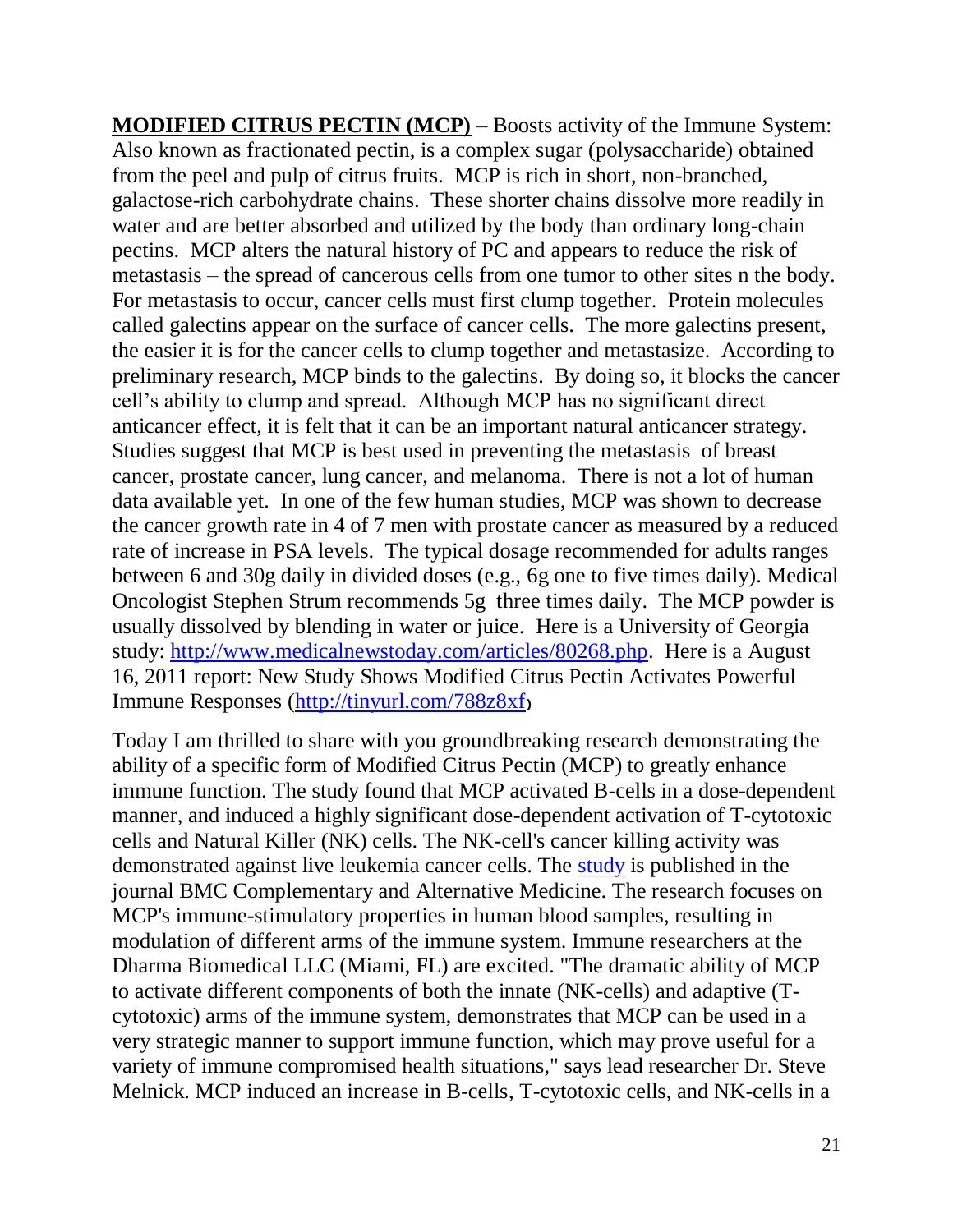dose dependant manner, meaning the higher the dosage, the greater the effect. Researchers demonstrated that MCP induced a dramatic ten-fold increase in NKcell activation, and furthermore a significant 53.6% increase in the NK-cells' functional ability to identify and destroy leukemia cancer cells.

# **Mechanism of Action (How MCP Works)**

Melnick further explains, "The Modified Citrus Pectin used in this study consists of various polysaccharides that come in contact with different receptors or proteins on the membranes of immune cells. The immune cells become activated as a consequence of this very specific interaction." Melnick continues, "What I found impressive was the selectivity, and in those cases the magnitude of the effect. For example, polysaccharides derived from mushroom species are known for their immunomodulatory effect. However, in my experience, those effects are considerably lower than observed in the case of T cytotoxic and NK cell activation with this Modified Citrus Pectin." USDA scientists that co-authored the study analyzed the specific structure of this MCP.

### **Critical Information for Optimal Immune Support**

There are two important aspects to the end results of [this study](http://www.biomedcentral.com/1472-6882/11/59/abstract) when it comes to NK cells. The first one is how many of our NK cells, a specialized subset of Tlymphocytes that destroy infected and cancerous cells are activated by MCP. In other words, how many are awakened from their "sleep" and ready to fight harmful invaders and cancer. MCP exerted a dramatic 10 fold increase in their activation, greater than the positive control Interleukin-2 (IL-2). Additionally, once the NK cells were activated, their actual functional activity level, and specifically against cancer, was demonstrated to be statistically significant.

### **MCP's Multiple Cancer-Fighting Properties**

This significant increase in T-cytotoxic and NK-cell activation, together with a remarkable increase in NK-cells' ability to identify and destroy human leukemia cells, proves that the tested MCP is a powerful immune enhancing agent, with the ability to selectively increase cytotoxic immune activity against cancer and infections. With this new data on **Modified Citrus Pectin**'s powerful immune effects, together with the extensive research on its ability to block cancerpromoting galectin-3 molecules, we now have a much greater understanding of MCP's significant benefits in fighting and protecting against cancer. Ongoing research continues to demonstrate that MCP possesses numerous anti-cancer mechanisms of action that work to fight cancer from multiple angles.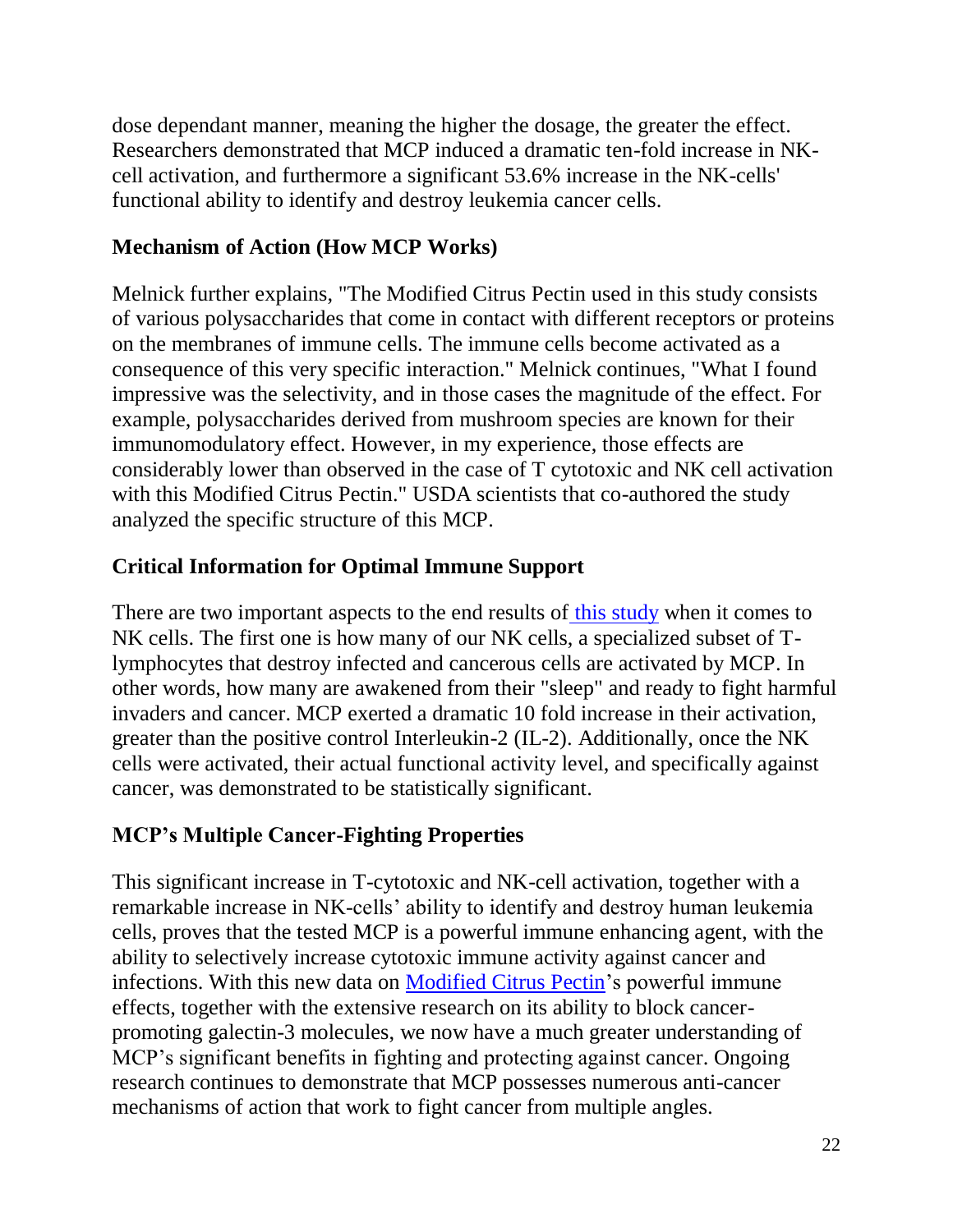I have seen first-hand the transformative power of MCP in helping to fight disease and restore health. While I was recommending MCP in my clinical practice for the treatment of cancer and heavy metal toxicity, I had always known that the benefits reached far beyond what had been scientifically proven at the time. After all, many of my patients who came to me for solutions to their chronic diseases became the vibrant examples of how MCP, used as part of an integrative and holistic health program, had not just added years to peoples' lives, but quality as well. Thanks to this recent landmark immune study, we now know that the powerful immune supporting actions offered by [Modified Citrus Pectin](http://www.dreliaz.org/recommended-product/natural-cancer-support) represent a significant factor of this vibrant health equation."

**Source:**Ramachandran, C., Wilk, B.J., Hotchkiss, A., Chau, H., Eliaz, I., Melnick, S.J. [Activation of Human T-Helper/Inducer Cell, T-Cytotoxic Cell, B-Cell, and](http://www.biomedcentral.com/1472-6882/11/59/abstract)  [Natural Killer \(NK\)-Cells and induction of Natural Killer Cell Activity against](http://www.biomedcentral.com/1472-6882/11/59/abstract)  [K562 Chronic Myeloid Leukemia Cells with Modified Citrus Pectin.](http://www.biomedcentral.com/1472-6882/11/59/abstract) BMC Complem. Altern. Med.2011, 11:59.

#### **HERE ARE SOME INTERESTING SUPPLEMENT REMARKS IN A POST TO A PATIENT BY RENOWNED MEDICAL ONCOLOGIST SPECIALIZING IN PROSTATE CANCER RESEARCH AND TREATMENT, STEPHEN B. STRUM:**

"Vitamin D. at a dosage of 800 international units per day is almost never sufficient to obtain optimal blood levels of 25-hydroxy D-3. The average dose required to achieve this is 8000 international units of vitamin D-3 per day. It is important to confirm this by obtaining 25-hydroxy D-3 levels as a dose of vitamin D is adjusted. This is called titration. It is also important to realize that the use of other supplements such as genistein will increase the production of 25-hydroxy D-3 by stimulating the hydroxylase enzyme that converts vitamin D3 to 25-hydroxy D-3. Interestingly and importantly, genistein also inhibits the enzyme that breaks down the most potent form of vitamin D known as 1, 25 dihydroxy cholecalciferol. Therefore, the combination of vitamin D3 and genistein may be a potent combination to use in the prevention of prostate cancer as well as in the active therapeutic approach to prostate cancer; or for that matter any disorder in which vitamin D appears to be a crucial element, e.g.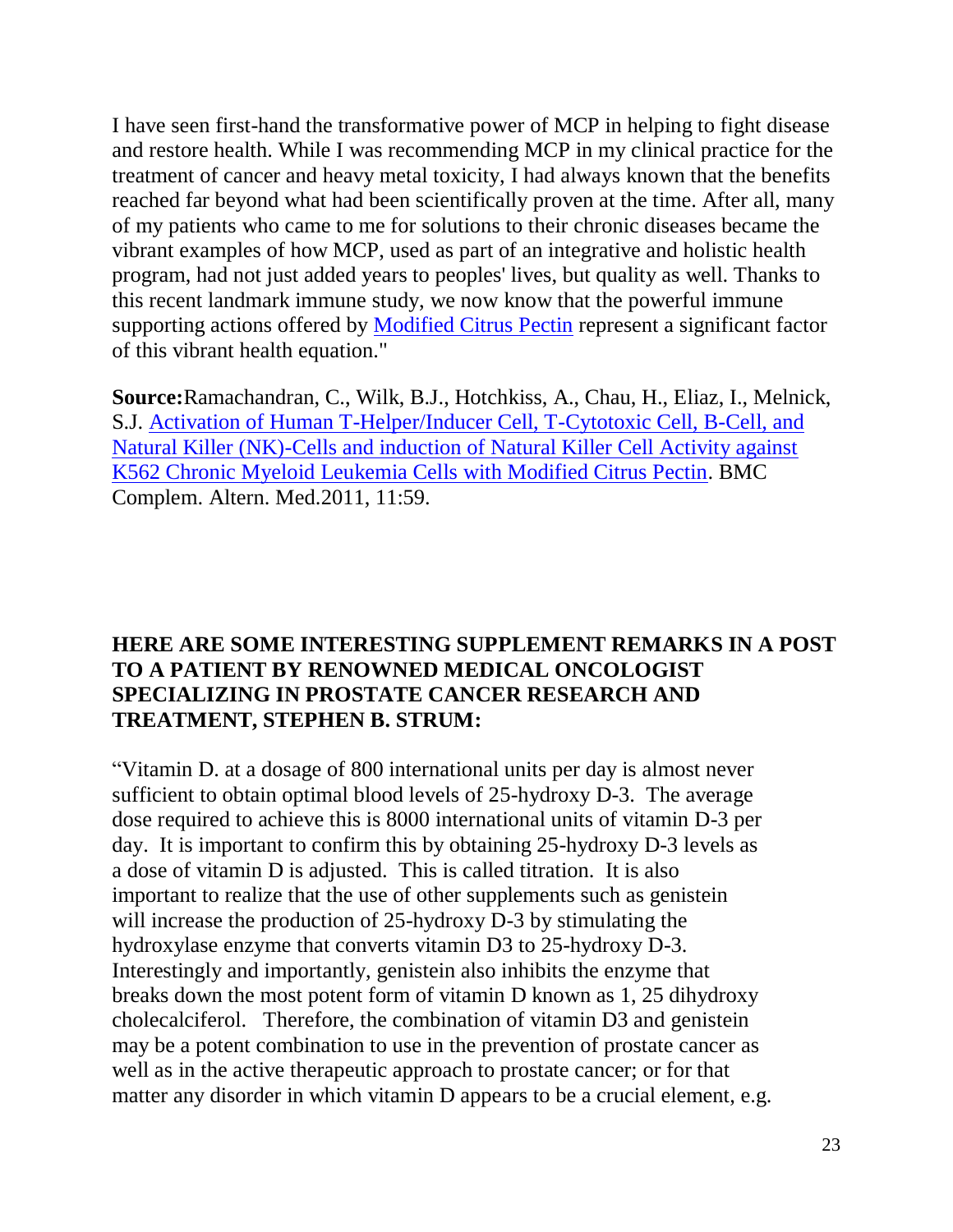breast cancer, colon cancer, multiple sclerosis, Alzheimer's disease, colon polyps, psoriasis and others.

Statin compounds deplete the body of CoQ10. If you are prescribed statins you need to take a CoQ10 supplement in the order of 200 mg per day minimally. CoQ10 may also have anti-prostate cancer activity.

Persaud I, Narain NR, Woan KV, et al: Coenzyme Q10 induces apoptosis in human prostate and osteosarcoma cells.

Prostate cancer is the second leading cause of cancer deaths in men in the United States and often metastasizes to bone. Androgen-independent prostate cancer is highly resistant to the current standard of care and presents a challenge to quality of life. We have discovered a novel in vitro protocol that facilitates the solubilization of the lipophilic molecule Coenzyme Q10 (Q10). Q10 is naturally resident in mitochondria and has been described as a potent antioxidant and crucial in the production of ATP. We previously demonstrated a pharmacologic dose of Q10 (50uM) selectively induces apoptosis in human melanoma, while being supportive to normal keratinocytes and fibroblasts in vitro. In the present study, we tested the effect of Q10 on an androgen-independent prostate cancer model, PC3 and osteosarcoma 143b cells using proliferation assays. In addition, the effect of Q10 on mitochondrial polarity was investigated using JC-1 stain in the presence of Q10. At 200 ?M Q10, results show a reduction of  $69.57\% \pm 7.56$  and  $74.51\% \pm 7.56$ 4.51 in PC-3 and 143b cells, respectively. Moreover, uptake and aggregation level of JC-1 in PC-3 mitochondria analyzed by flow cytometry revealed a significant increase in green fluorescence in Q10 treated cells, indicating mitochondrial depolarization, a hallmark of apoptosis. Taken together, the data suggest that Coenzyme Q10 is a viable anti-tumor agent with minimal normal tissue toxicity and may be useful in controlling disease progression of prostate cancer."

#### POMEGRANATE:

<https://sciencebasedmedicine.org/pom-not-so-wonderful/> .

However, here is more recent, 2014, support for those products that contain polyphenols:

DIET CONSIDERATONS TO HELP CONTROL/REDUCE PSA ELEVATION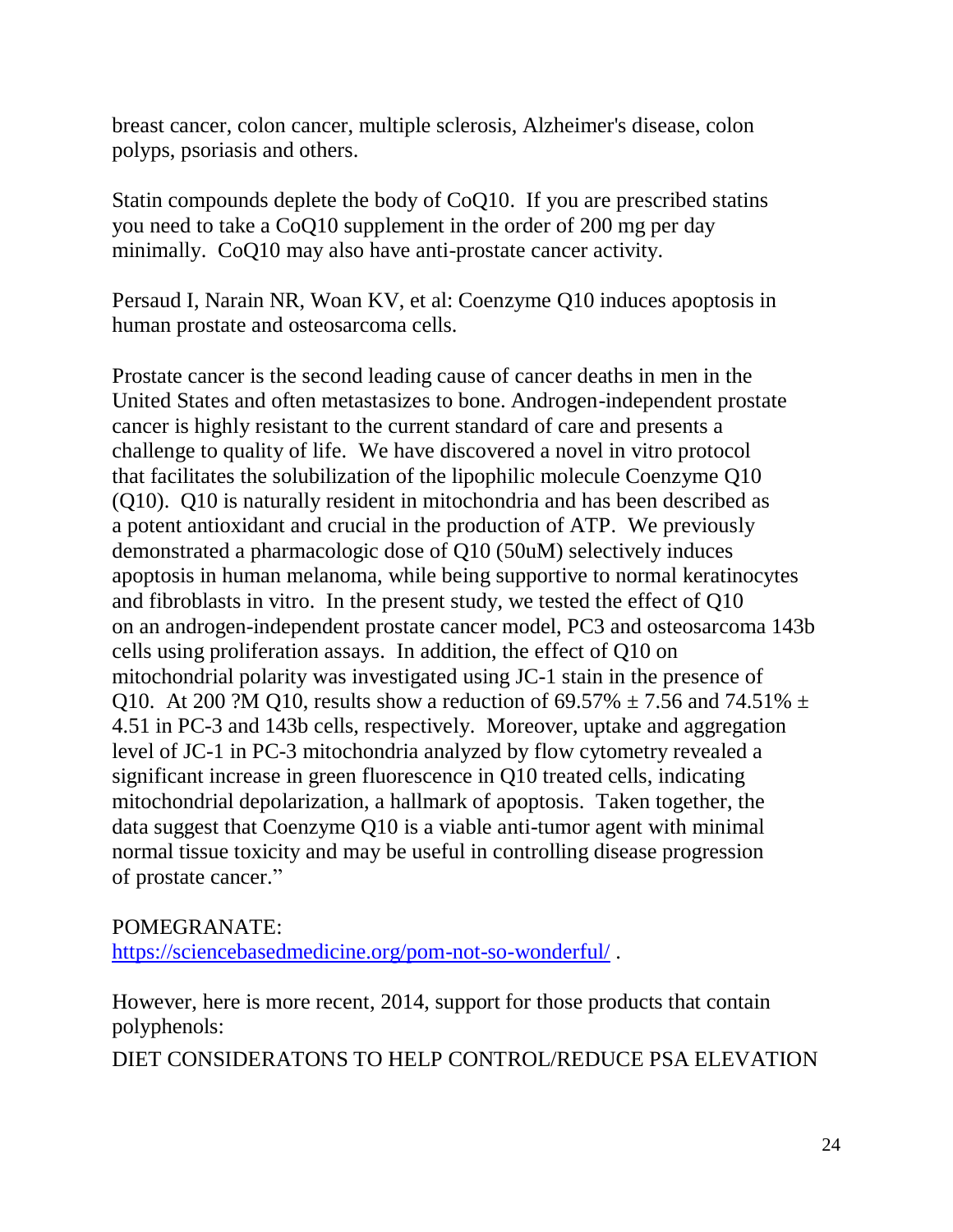A double-blind, placebo-controlled randomized trial evaluating the effect of a polyphenol-rich whole food supplement (such as pomegranate, green tea, broccoli and turmeric) on PSA progression in men with prostate cancer

### <http://www.ncbi.nlm.nih.gov/pubmed/24614693>

Conclusion: This study found a significant short-term, favorable effect on the percentage rise in PSA in men managed with Active Surveillance/Watchful Waiting following ingestion of this well-tolerated, specific blend of concentrated foods. Its influence on decision-making suggests that this intervention is clinically meaningful, but further trials will evaluate longer term clinical effects, and other makers of disease progression.

WHEN IT COMES TO CONSIDERING DIET AND SUPPLEMENTS, here is startling information about the IMPORTANCE of diet and, particularly, supplement use:

### **Supplement use could save U.S. \$24 billion**

A report released by the Dietary Supplement Education Alliance (DSEA) concluded that the use of dietary supplements by specific American populations could result in a savings of at least 24 billion in health care costs over a five year period. The report when I read it updated a similar report commissioned by DSEA in 2005 which estimated 5.6 billion dollars in savings over five years.

The report re-emphasizes that supplementing select groups with calcium and vitamin D, folic acid, omega-3 essential fatty acids (EFAs), and lutein with zeaxanthin could have a tremendous impact on health care expenditure. In the summary of the findings, the report states that the use of calcium and vitamin D by postmenopausal women could potentially avoid approximately 776,000 hospitalizations for hip fractures and a significant number of extended nursing facility stays for this group, resulting in a savings of 16.1 billion dollars.

If folic acid were used by the 44 million American women of childbearing age, 600 fewer infants would be born with neural tube defects, resulting in a savings of 1.4 billion dollars over five years. Omega-3 fatty acid supplementation in the amount of 1800 milligrams per day among those over the age of 65 would result in a 3.2 billion dollar savings, and avoidance of 374,301 hospitalizations over the next five years. And just 6 to 10 milligrams lutein with zeaxanthin per day is estimated to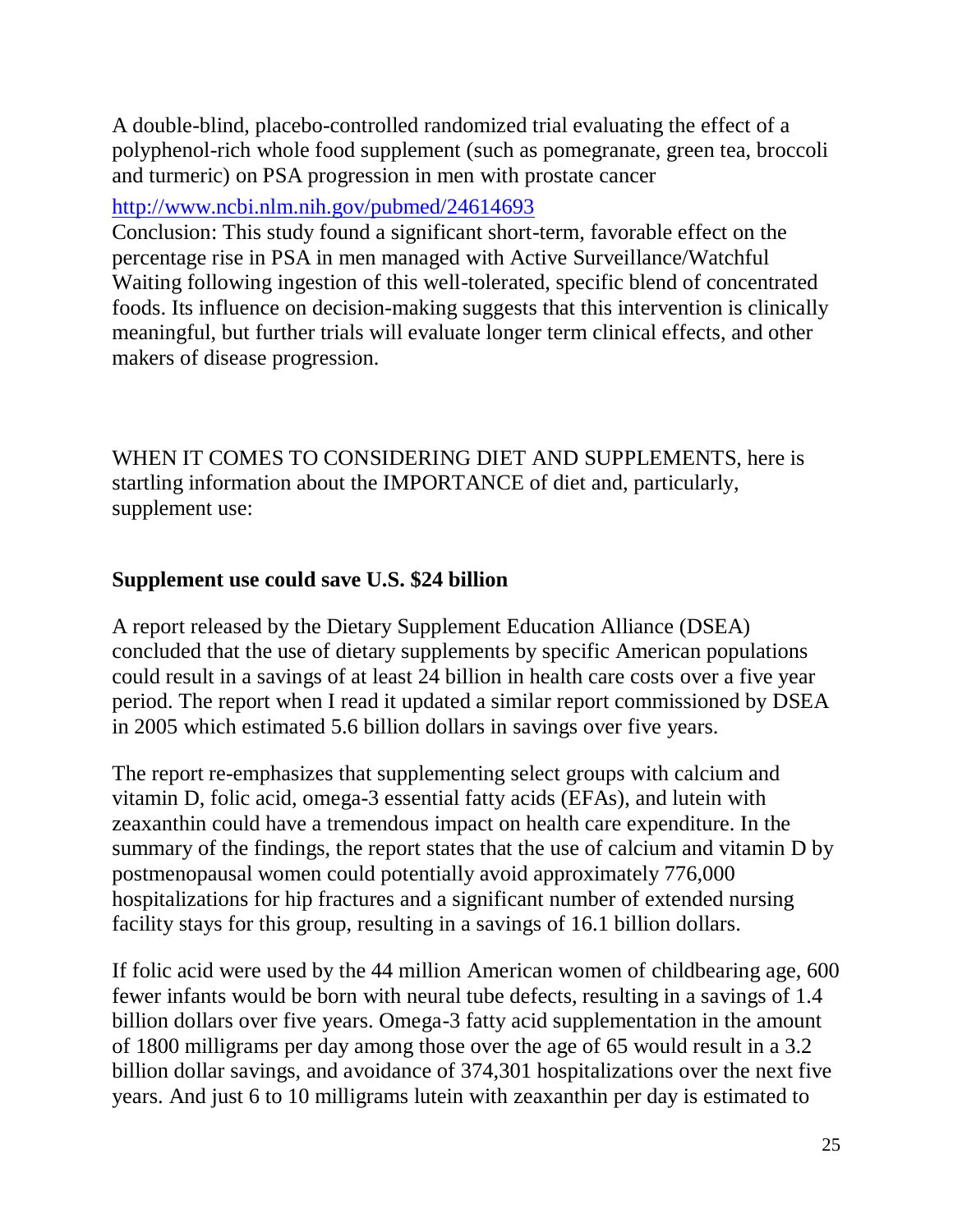save \$3.6 billion by preventing 190,927 individuals from losing their independence due to loss of central vision resulting from macular degeneration.

"Rapidly escalating health care costs in the U.S. have severe implications for our society as a whole," DSEA president Jon Benninger stated. "This study provides valuable data that may lead to preventative health care solutions and address the budgetary problems facing federal and state health insurance programs, corporate health cost managers and individual families."

According to the US Department of Health and Human Services and Department of Agriculture, "The Nutrition and Your Health: Dietary Guidelines for Americans acknowledges that some Americans may need a vitamin and/or mineral supplement to meet specific nutrient needs." In view of the potential savings for an overburdened health care system alone, not to mention the prevention of a significant amount of suffering and disability, the consistent use of nutritional supplements by at-risk groups could greatly benefit these populations, as well as our society as a whole.

# **MORE TO EXPLAIN VITAMIN D:**

**Understanding 1,25 dihydroxy Vitamin D and 25-hydroxy Vitamin D.**

**1,25 dihydroxy Vitamin D (range 15.9-55.6pg/mL) is increased in sarcoidosis and hyperparathyroidism. It may be elevated in cases of hypercalcemia associated with malignant lymphoma. It is decreased in rickets, type I vitamin D-resistant rickets, hypoparathyroidism, pseudohypoparathyroidism, and renal osteodystrophy and psoriasis. Because of the complex, multifactorial control of calcium balance, it is often useful to measure parathyroid hormone in conjunction with vitamin D. This is NOT the assay to determine vitamin D deficiency. The 1,25-dihydroxy Vitamin D assay should never be used for detecting Vitamin D deficiency because levels will be normal or even elevated as a result of secondary hyperparathyroidism. Rather, 25-hydroxy Vitamin D is the appropriate assay.**

**25-hydroxy Vitamin D (range 32-100ng/ml) deficiency leads to the mobilization of calcium from bone. Individuals with more severe vitamin D deficiency can develop osteomalacia and/or osteoporosis. Osteomalacia in children, also referred to as rickets, results in well described skeletal**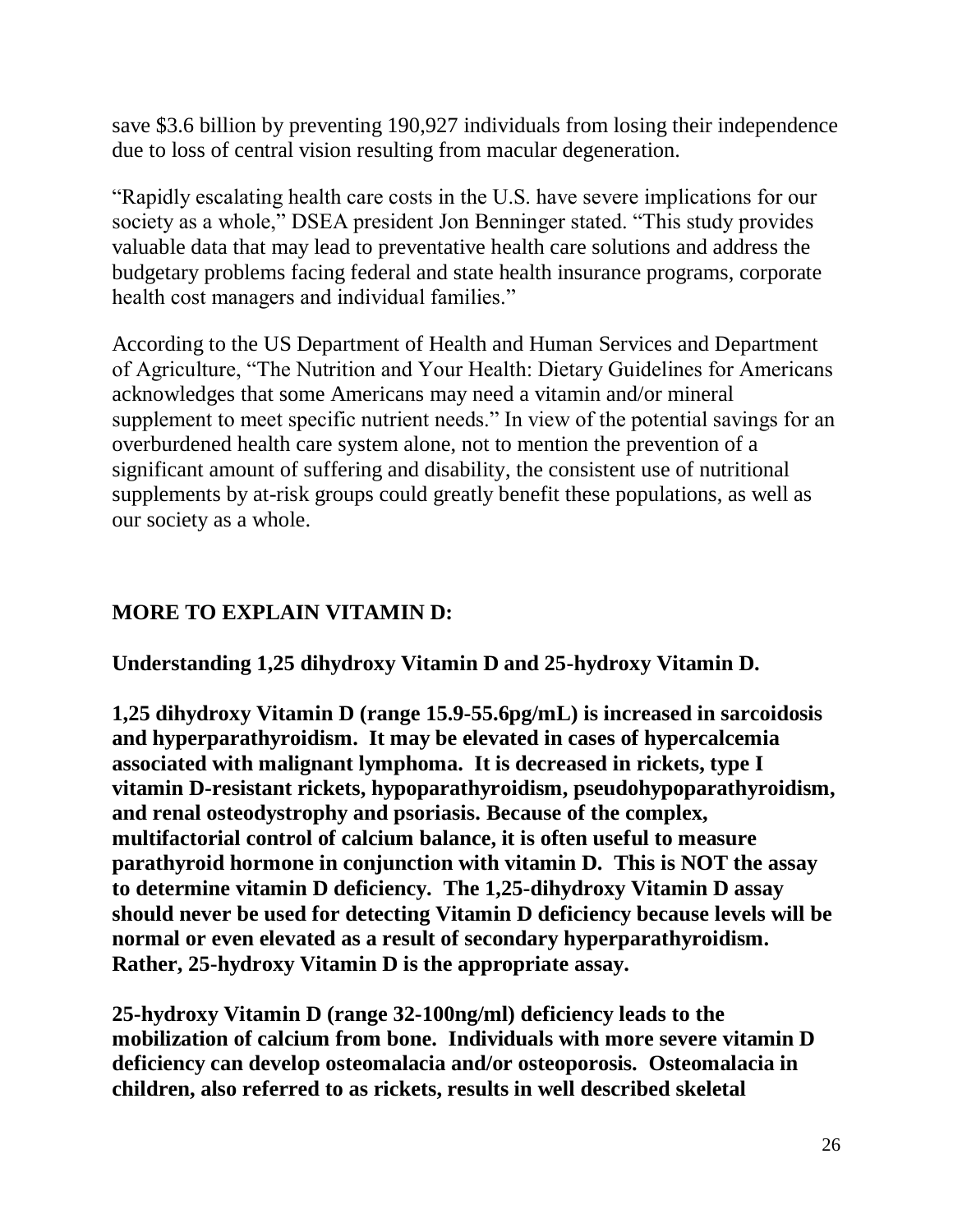**malformations since their bones are actively growing. Recent clinical and edpidemological studies suggest that vitamin D deficiency may play a role in several conditions related to bone including prostate cancer, breast cancer, colon cancer, heart disease, hypertension, multiple sclerosis, and type 1 diabetes. A number of studies have shown that vitamin D deficiency is very common, especially in certain high-risk populations. This situation has occurred, in part, because the foods in the typical American diet are very low in vitamin D. Fatty fish, such as mackeral and salmon and fish liver oils, are some of the few natural dietary sources of vitamin D. Most people do not eat enough of these foods to maintain adequate vitamin D levels or do not spend enough time in the sun. In the United States, vitamin D is added to milk in order to prevent the occurrence of rickets in the pediatric population. Unfortunately, too many children do not drink enough milk to raise their vitamin D levels to the optimum range. Also, recent studies have shown that the level of vitamin D in fortified milk is frequently much lower than that recommended by the FDA. Human milk contains very little vitamin D because many mothers are deficient, so children of mothers who choose to breast-feed are at risk of developing rickets if they are not given supplemental vitamin D. The American Academy of Pediatrics recommends that infants who are exclusively breast-feeding should be given a supplement of vitamin D. Several factors are associated with an increased risk of developing vitamin D deficiency. At risk populations include:**

**- Individuals with low dietary vitamin D levels: Infants fed only mother's milk and children who do not drink fortified milk are at risk.**

**- Individuals with malabsorption syndromes: Patients with pancreatic enzyme deficiency, Crohn disease, cystic fibrosis, celiac disease, and surgical resection of stomach or intestines are at risk.**

**- Individuals with severe liver disease: Hepatic disease can reduce the conversion of vitamin D to 25-D and can lead to malabsorption of vitamin D. - Individuals with kidney disease: Nephrotic syndrome can increase the urinary loss of vitamin D.**

**- Individuals taking certain drugs: Several medications, including phenytoin, phenobarbital, and rifampin accelerate the breakdown of vitamin D by the liver.**

**- Individuals who live at higher latitudes: Individuals who live in northern climates are at increased risk of deficiency, especially in winter months due to diminished exposure to UVB radiation.**

**- Individuals who spend little time outside: Individuals who are home-bound or simply choose to remain inside are at increased risk.**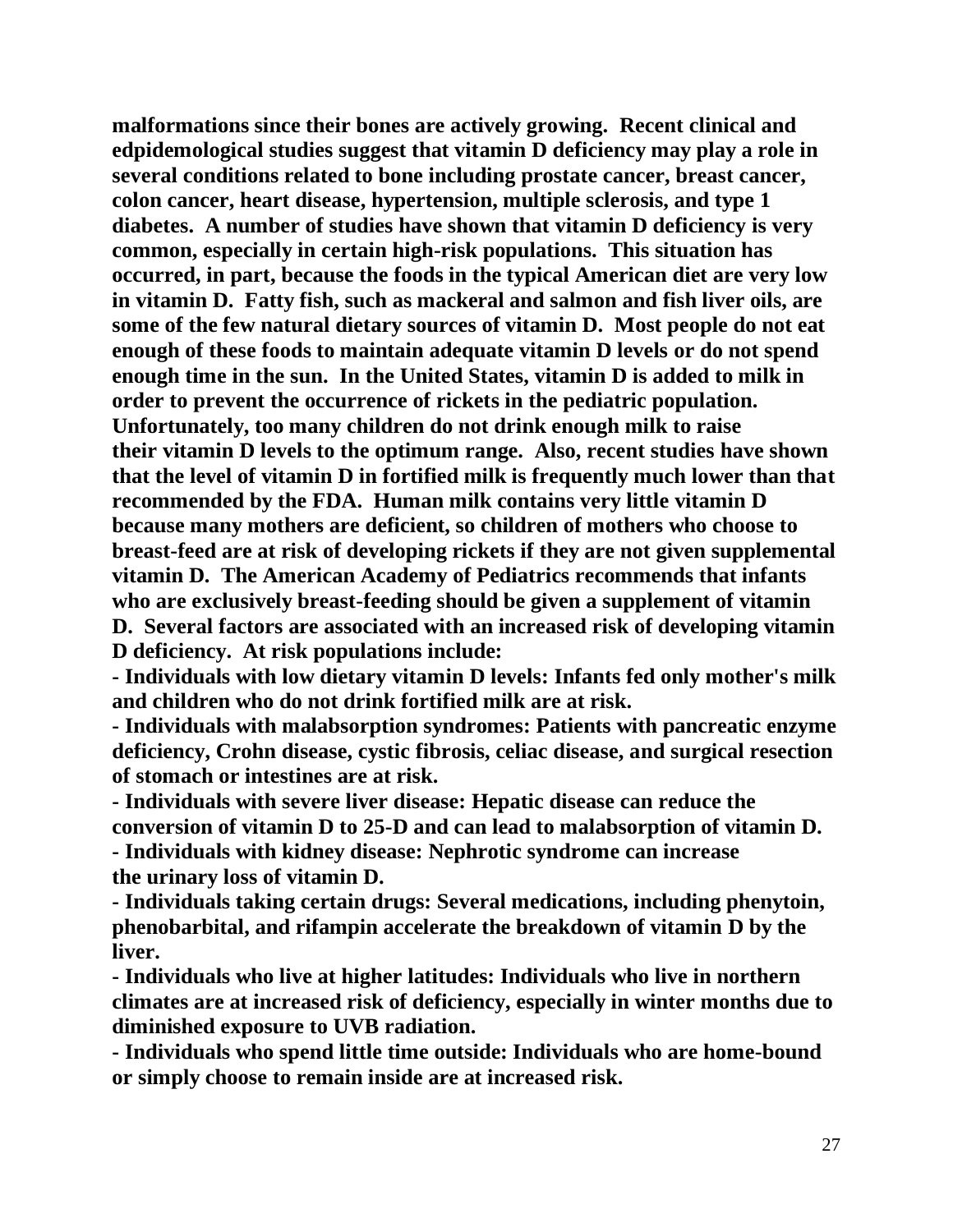**- Older adults: The skin becomes less efficient at producing vitamin D as one ages because of diminished levels of vitamin D precursors in the skin.**

**- Individuals with decreased sun exposure for cultural reasons. Women in some societies are required to cover themselves with heavy clothing, reducing exposure to the sun's rays.**

**- Races with high melanin levels: Increased skin pigmentation can reduce the efficiency of vitamin D conversion in the skin as much as 50-fold. Individuals with dark complexions living at higher latitudes are at increased risk.**

**Serum concentrations of 25-D are known to vary with age, sex, race, season, and geographic location. This has led to establish seasonal expected ranges for the geographic location and local population. This approach provides a "reference interval," but does not adequately determine health status with regard to vitamin D levels if a significant portion of the reference population is, in fact, deficient. A more useful parameter in clinical practice would be a nutritional threshold, below which an individual could be characterized as vitamin D deficient. Several investigators have approached this problem by assessing the correlation of plasma 25-D concentration with various biological markers. For example, plasma 25-D levels have been shown to have an inverse relationship to serum parathyroid hormone levels. Secondary hyperparathyroidism can be corrected with 25-D levels increased to >32ng/mL (80nmol/L). Serum concentrations <32ng/mL are associated with impaired insulin resistance and beta-cell function. Together these data suggest that 32ng/mL represents the appropriate threshold for identifying individuals with clinical vitamin D deficiency.**

**Interesting to note these remarks by John Cannell, M.D., of The Vitamin D Council:**

**"You see, the question is not "Should men with prostate cancer be treated with vitamin D?" The question is, "Should men with prostate cancer be allowed to die vitamin D deficient?" The evidence based medicine folks say they should. We say they shouldn't. All patients with prostate cancer should have their vitamin D deficiency aggressively and immediately corrected and that requires up to 4,000 units of cholecalciferol every day. Physicians, researchers, or scientists who say 4,000 units may be toxic are simply admitting their ignorance of current scientific literature.** 

**Physicians who have read the recent scientific literature and who understand the physiology and pharmacology of cholecalciferol would be comfortable**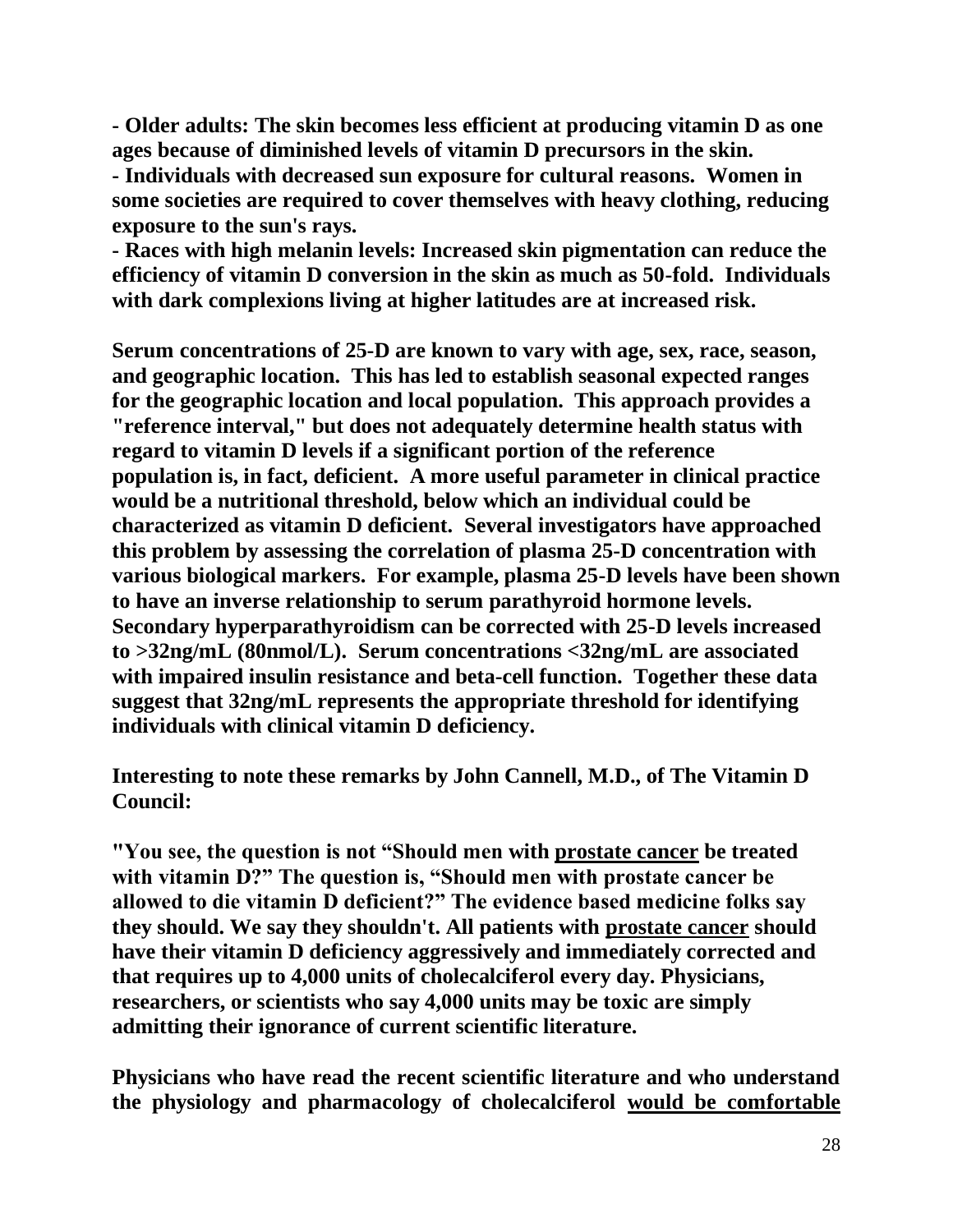**using up to 10,000 units of cholecalciferol a day while following the patient's PSA, urine and serum calcium, and 25(OH)D. Thanks to the Toronto group, scientific evidence now exists that suggests such an approach may help prostate cancer patients; only time will tell.** 

**Many patients with prostate cancer are on the long hopeless road towards death. Not only may plain old vitamin D help men with prostate cancer, it is likely to give them back their hope. Physicians have many rights, but the right to take away hope is not among them."**

**Medical Oncologist Charles "Snuffy" Myers provides this information regarding appropriate Vitamin D3 level:**

**"We use a broad goal of 50-100ng/ml. Most of what has been reported as Vitamin D toxicity is really toxicity from excessive calcium intake. From what I have seen, 25-hydroxyvitamin D appears to be very safe by itself. Clearly the literature is evolving rapidly and the direction is toward higher levels being also safe. In certain settings, hypercalcemia is quite unlikely. For example, in men on Zometa, it is hard to keep the calcium in the normal range - it all to easily slips into an abnormally low range, triggering hyperparathyroidism."**

**Note that Dr. Myers specifically remarks that the Vitamin D3 level should be within a "broad range" of 50-100ng/ml. That's his "broad range" spread. He assigns his patients specific goals, and for most that goal is in the 65ng/ml-75ng/ml range with total Vitamin D3 intake of up to 10,000 IU daily to reach that range. Increased Vitamin D3 intake should be accompanied by regular monitoring of blood serum 25-hydroxy Vitamin D, blood serum and urine calcium levels, and parathyroid hormone level.**

AND THIS FROM JOHNS HOPKINS:

[Can Vitamin D Prevent Prostate Cancer?](http://www.johnshopkinshealthalerts.com/alerts/prostate_disorders/JohnsHopkinsProstateDisordersHealthAlert_2939-1.html?ET=johnshopkins_blog:e15869:234339a:&st=email&st=email&s=EPH_090319_005)

If you thought vitamin D's main role was preventing rickets and strengthening bone, think again. Many researchers now believe that the "sunshine vitamin" may one day play a key role in preventing the growth of prostate cancer, and in killing rogue prostate cancer cells that have escaped into the body. The data are quite suggestive and vitamin D is a most promising area for prostate cancer research.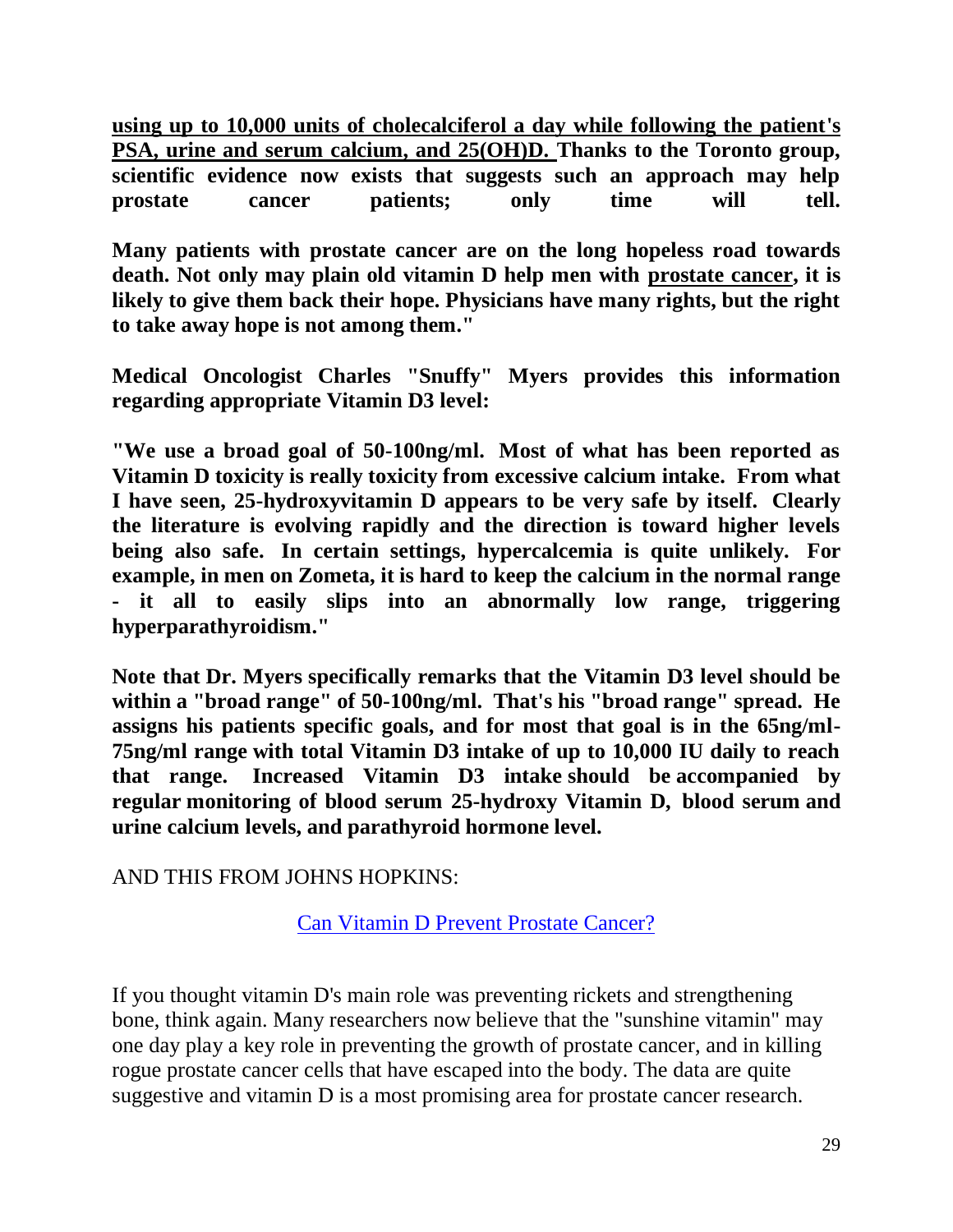During the past decade, there's been a surge in research into the association between vitamin D and prostate cancer. Multiple studies have reported a link between sub-optimal levels of vitamin D and an increased risk of developing various cancers including prostate cancer, although not all studies have been confirmatory. While these findings are encouraging and could eventually lead to widespread screening for and treatment of vitamin D deficiencies, we still need a large, randomized, placebo-controlled trial to demonstrate whether vitamin D supplementation can actually prevent prostate cancer.

Vitamin D was first isolated by Adolf Windaus, who was awarded the Nobel Prize in 1928 for his work. Vitamin D is not actually a vitamin; it's a hormone. A vitamin is a substance you have to get from food. Vitamin D, however, is manufactured in the body -- the definition of a hormone. While researchers are still working to determine the effects of vitamin D on the prostate, here are some of the heart benefits of this vitamin:

- **Blood pressure regulation.** While there is no direct evidence that vitamin D supplementation will lower blood pressure, people with high blood pressure generally have low blood levels of vitamin D.
- **Heart attack, stroke, heart failure reduction.** A recent study in Circulation reported that events such as heart attacks, strokes, and heart failure were anywhere from 53% to 80% higher in people with low levels of vitamin D in their blood. That risk increased even more in people with high blood pressure.

Low blood levels of vitamin D may increase the risk of heart disease and stroke, especially for people with high blood pressure, according to researchers with the Framingham Heart Study. The scientists followed 1,739 men and women for more than five years and reported that participants with low blood levels of vitamin D were 62% more likely to develop cardiovascular disease than those with higher levels. For those with low vitamin D levels and high blood pressure, cardiovascular risk doubled.

• **Helps reduce inflammation.** Researchers speculate that more vitamin D could lead to less inflammation in the arteries. Until recently, most researchers believed that heart disease was essentially a "plumbing" problem caused by an accumulation of hardened fat and cholesterol in the coronary arteries, known as plaque. However, an increasing body of evidence now shows that this accumulation of plaque is actually the result of chronic, lowgrade inflammation in the coronary arteries. Researchers also believe that in